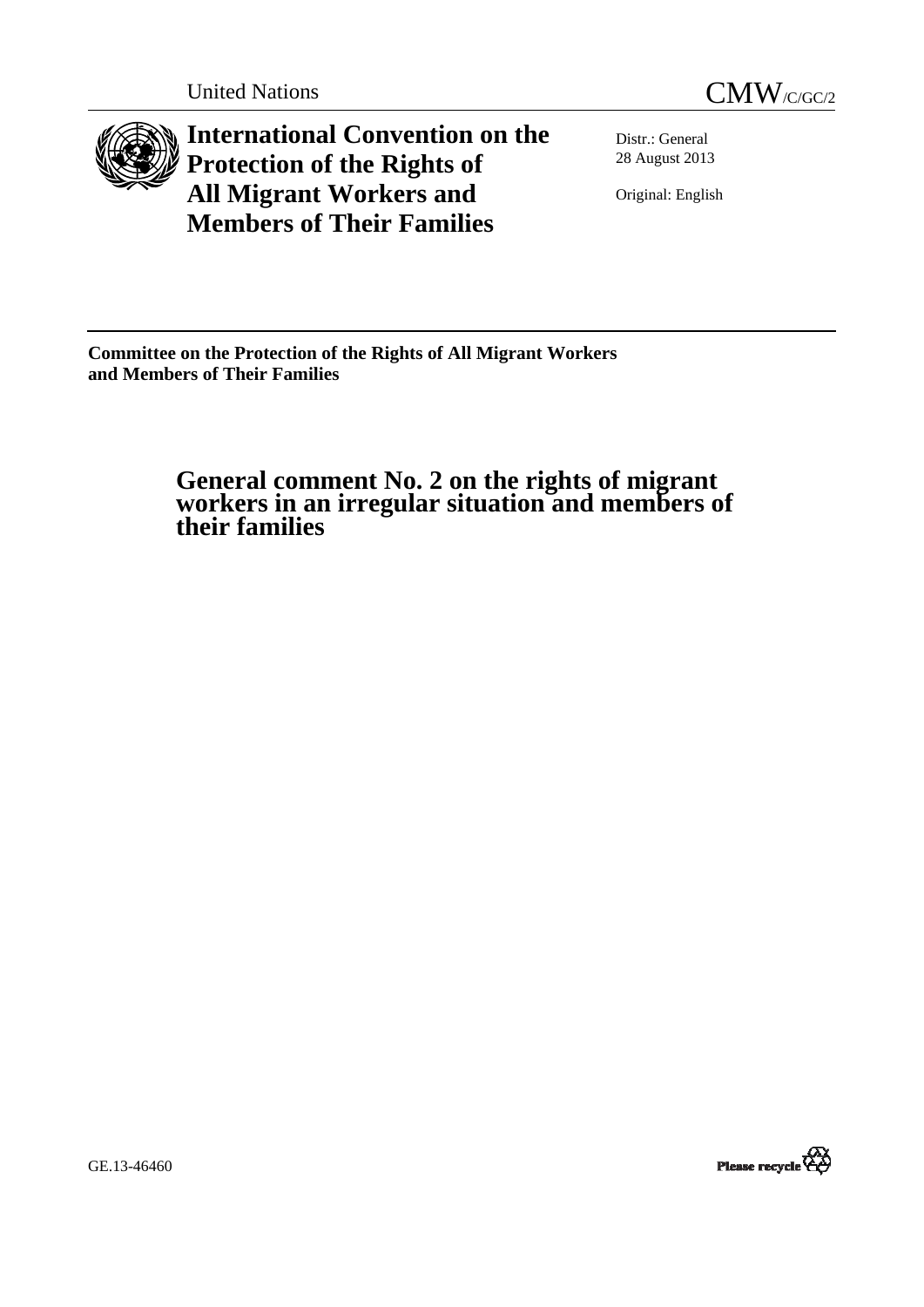## **CMW/C/GC/2**

# Contents

|           |                                                                                | Paragraphs | Page           |
|-----------|--------------------------------------------------------------------------------|------------|----------------|
| I.        |                                                                                | $1 - 4$    | 3              |
| П.        | The normative framework for the protection of the rights of migrant workers in | $5 - 11$   | $\overline{4}$ |
| A.        |                                                                                | 5          | $\overline{4}$ |
| <b>B.</b> |                                                                                | $6 - 11$   | $\overline{4}$ |
| III.      | Protection of the Convention in relation to the rights of migrant workers and  | 12-79      | 6              |
| A.        |                                                                                | $12 - 17$  | 6              |
|           | 1.                                                                             | 12         | 6              |
|           | 2.                                                                             | 13         | 6              |
|           | 3.                                                                             | $14 - 15$  | 6              |
|           | 4.                                                                             | 16         | 7              |
| <b>B.</b> |                                                                                | 18-20      | 7              |
| C.        |                                                                                | 21-59      | 8              |
|           | 1.                                                                             | $21 - 22$  | 8              |
|           | 2.                                                                             | $23 - 35$  | 9              |
|           | 3.                                                                             | 36-47      | 11             |
|           | 4.                                                                             | 48-59      | 14             |
| D.        |                                                                                | 60-79      | 16             |
|           | 1.                                                                             | 60-66      | 16             |
|           | 2.                                                                             | 67-71      | 18             |
|           | 3.                                                                             | 72-74      | 19             |
|           | 4.                                                                             | 75-79      | 20             |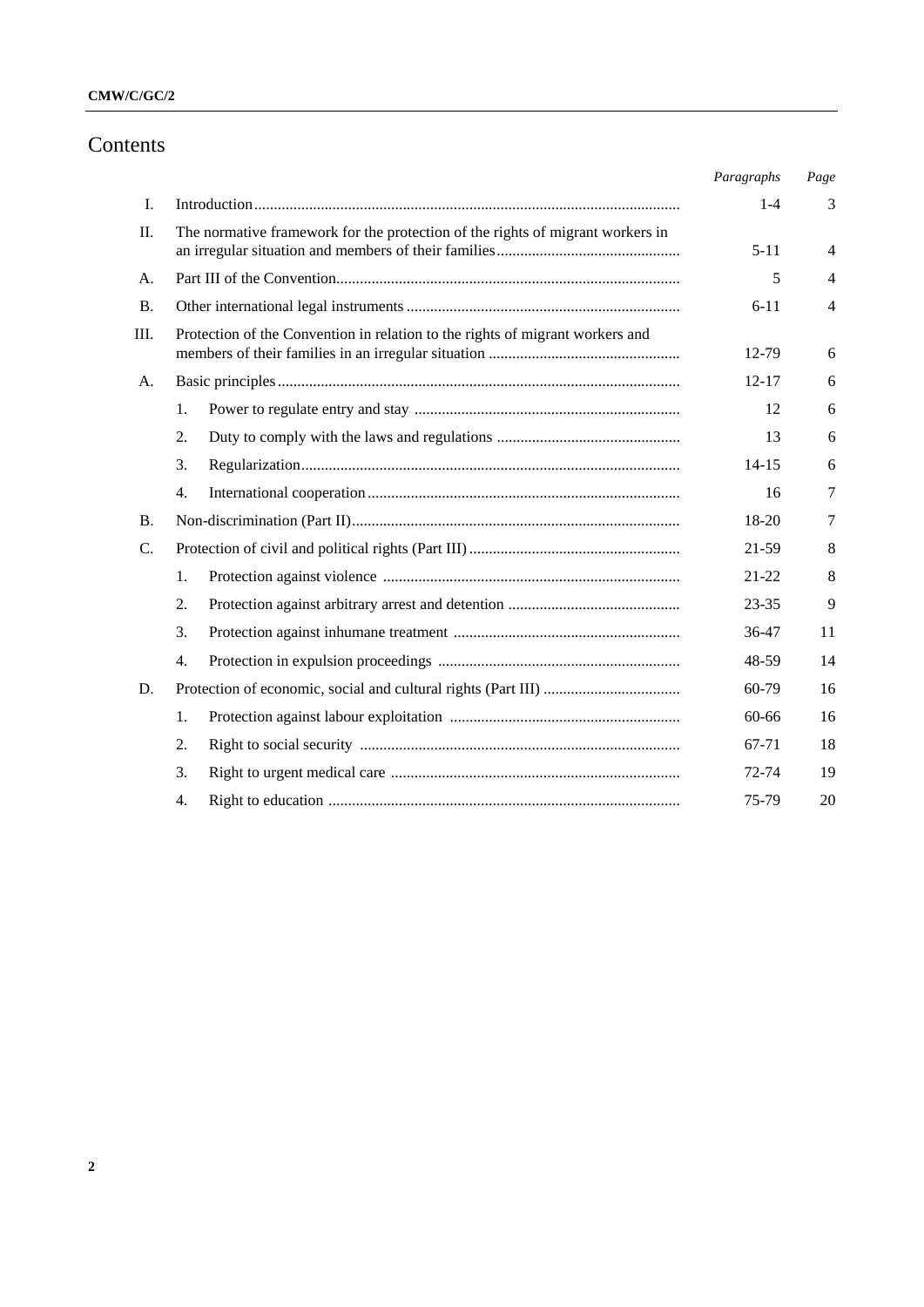## **I. Introduction**

1. International sources estimate that between 10 and 15 per cent of the world's international migrants are in an irregular situation,<sup>[1](#page-2-0)</sup> although the very nature of irregular migration makes it difficult to find reliable data on the scale of this phenomenon. While the economies of developing countries cannot absorb the large numbers of young men and, increasingly, women, seeking employment, population decline and ageing have reduced the labour force in developed countries, thereby generating a demand for low and middleskilled migrant workers in many sectors of the economy. However, that demand has not been matched by a corresponding increase in regular migration channels. As a result, employers often resort to migrant workers in an irregular situation to fill the gaps.

2. As a deterrent for migrant workers and members of their families in an irregular situation to enter or stay on their territory, States increasingly resort to repressive measures, such as criminalization of irregular migration, administrative detention and expulsion. Criminalization of irregular migration fosters and promotes public perceptions that migrant workers and members of their families in an irregular situation are "illegal", second-class individuals, or unfair competitors for jobs and social benefits, thereby fuelling antiimmigration public discourses, discrimination and xenophobia. Moreover, migrant workers and members of their families in an irregular situation generally live in fear of being reported to the immigration authorities by public service providers or other officials, or by private individuals, which limits their access to fundamental human rights, as well as their access to justice, and makes them more vulnerable to labour and other types of exploitation and abuse.

3. The term "migrant workers in an irregular situation" is defined in article 5 of the International Convention on the Protection of the Rights of All Migrant Workers and Members of Their Families (the Convention), which specifies that migrant workers or members of their families are considered as non-documented or in an irregular situation if they are not authorized to enter, to stay or to engage in a remunerated activity in the State of employment pursuant to the law of that State and to international agreements to which it is a party.

4. The Committee is of the view that the term "in an irregular situation" or "nondocumented" is the proper terminology when referring to their status. The use of the term "illegal" to describe migrant workers in an irregular situation is inappropriate and should be avoided as it tends to stigmatize them by associating them with criminality.[2](#page-2-1)

5. The situation of migrant workers may be irregular either because they have entered the State of employment in an unauthorized way and are thus not authorized to stay, reside or work in that State, or because they overstay the period or otherwise violate the conditions of their authorized stay. Regular migrants may also lose their status through no fault of their own due to illness or other unforeseen circumstances affecting them or family members. The Committee emphasizes that whatever the modalities of their stay, migrant workers can never be deprived of their fundamental rights, as protected under Part III of the Convention, by virtue of their irregular situation.

<sup>&</sup>lt;sup>1</sup> International Labour Office, *International Labour Migration: A rights-based approach* (2010), p. 32.

<span id="page-2-1"></span><span id="page-2-0"></span> $2\text{ See General Assembly resolution } 3449$ , para. 2.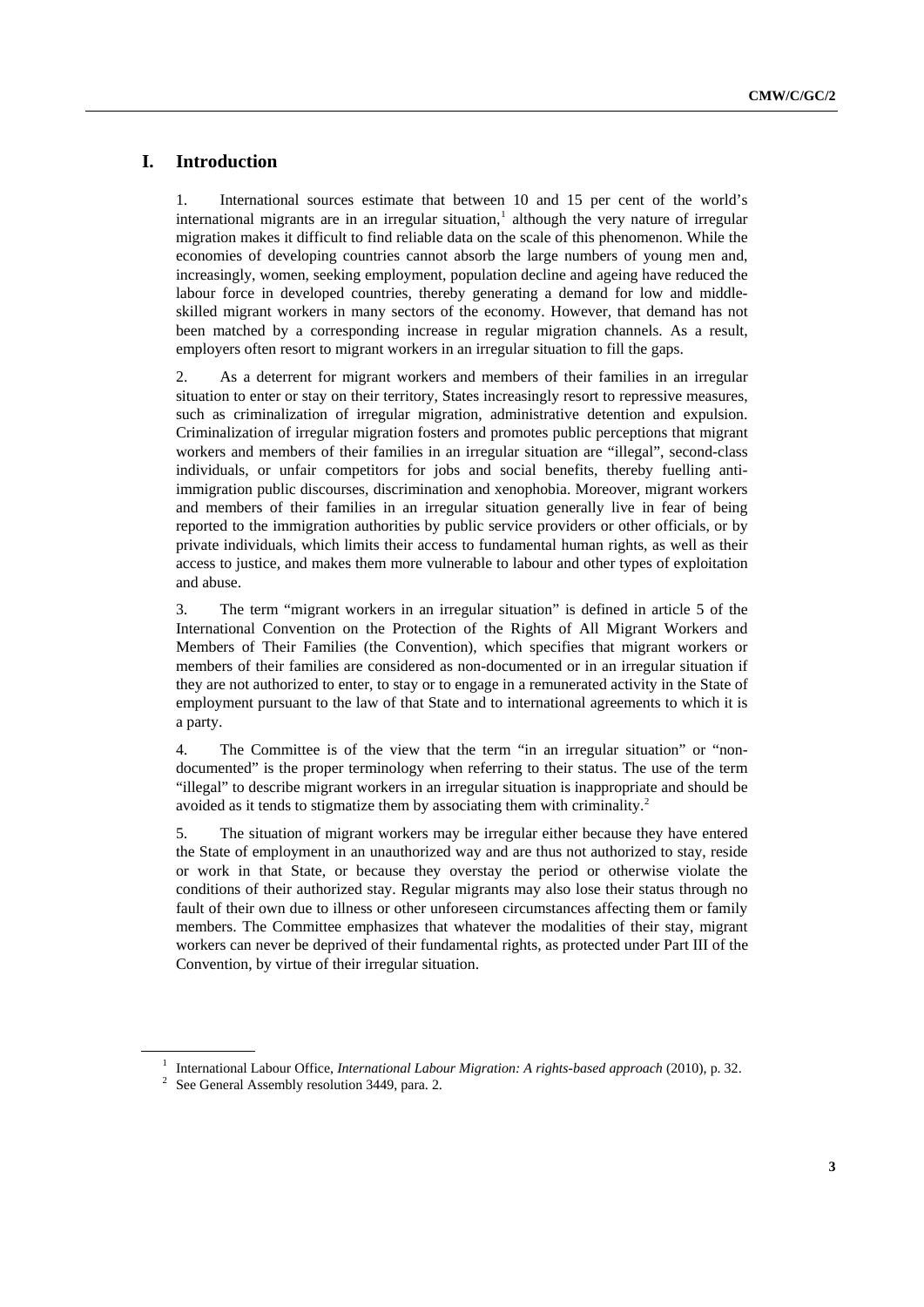## **II. The normative framework for the protection of the rights of migrant workers in an irregular situation and members of their families**

## **A. Part III of the Convention**

6. Part III of the Convention protects the rights of all migrant workers and members of their families, including those in an irregular situation. Most of the rights protected in Part III are common to a host of international human rights treaties, including the International Covenant on Civil and Political Rights and the International Covenant on Economic, Social and Cultural Rights. Among the civil and political rights protected in Part III, the right of migrant workers to liberty and security of person (art. 16) and the right of migrant workers deprived of their liberty to be treated with humanity (art. 17) have been contextualized, taking into account the situation of this group of rights-holders. Specific rights of migrant workers that are either not explicitly protected in other human rights treaties include their protection against unauthorized confiscation or destruction of personal documents (art. 21), procedural safeguards in individual expulsion proceedings (art. 22) and the right to have recourse to consular or diplomatic protection and assistance (art. 23). Among the economic, social and cultural rights of all migrant workers, the right to respect for their cultural identity (art. 31) and the right to transfer their earnings and savings upon termination of their stay in the State of employment (art. 32) are Convention-specific. In addition, Part III provides for information rights (art. 33) and affirms the obligation of all migrant workers and members of their families to comply with the laws of the State of employment or transit (art. 34).

#### **B. Other international legal instruments**

7. The Committee notes that the Convention provides only for a minimum standard of protection. Article 81, paragraph 1, states that nothing shall prevent States parties from granting more favourable rights or freedoms than those set out in the Convention to migrant workers and members of their families, including those in an irregular situation, by virtue of the law and practice of, or any bilateral or multilateral treaty in force for, the State party concerned. The Committee is of the view that a State's obligation under the Convention must be read with respect to the core human rights treaties and other relevant international instruments to which it is a party. Although separate and freestanding, these treaties are complementary and mutually reinforcing.

8. The rights guaranteed to migrants in an irregular situation in other international human rights treaties often have a wider scope than their counterparts in Part III of the Convention. These treaties also contain additional rights. The rights guaranteed in those treaties generally apply to everyone, including migrants and other non-nationals, without discrimination of any kind as to race, colour, sex, language, religion, political or other opinion, national or social origin, property, birth or other status, including immigration status.

9. For example, the International Covenant on Civil and Political Rights provides for a wider scope of protection regarding the right of peaceful assembly, the right to freely enter marriage and to equality of rights and responsibilities of spouses, the right of every child to special protection, the right to equality before the law and equal protection of the law, and minority rights. In addition, other rights enshrined in the Covenant apply to all migrant workers, whether in a regular or an irregular situation, such as the right to form associations and trade unions and the right to protection of the family, whereas the Convention makes a distinction between migrant workers in a regular situation and those in an irregular situation. Both the Covenant and the Convention protect the right to freedom of movement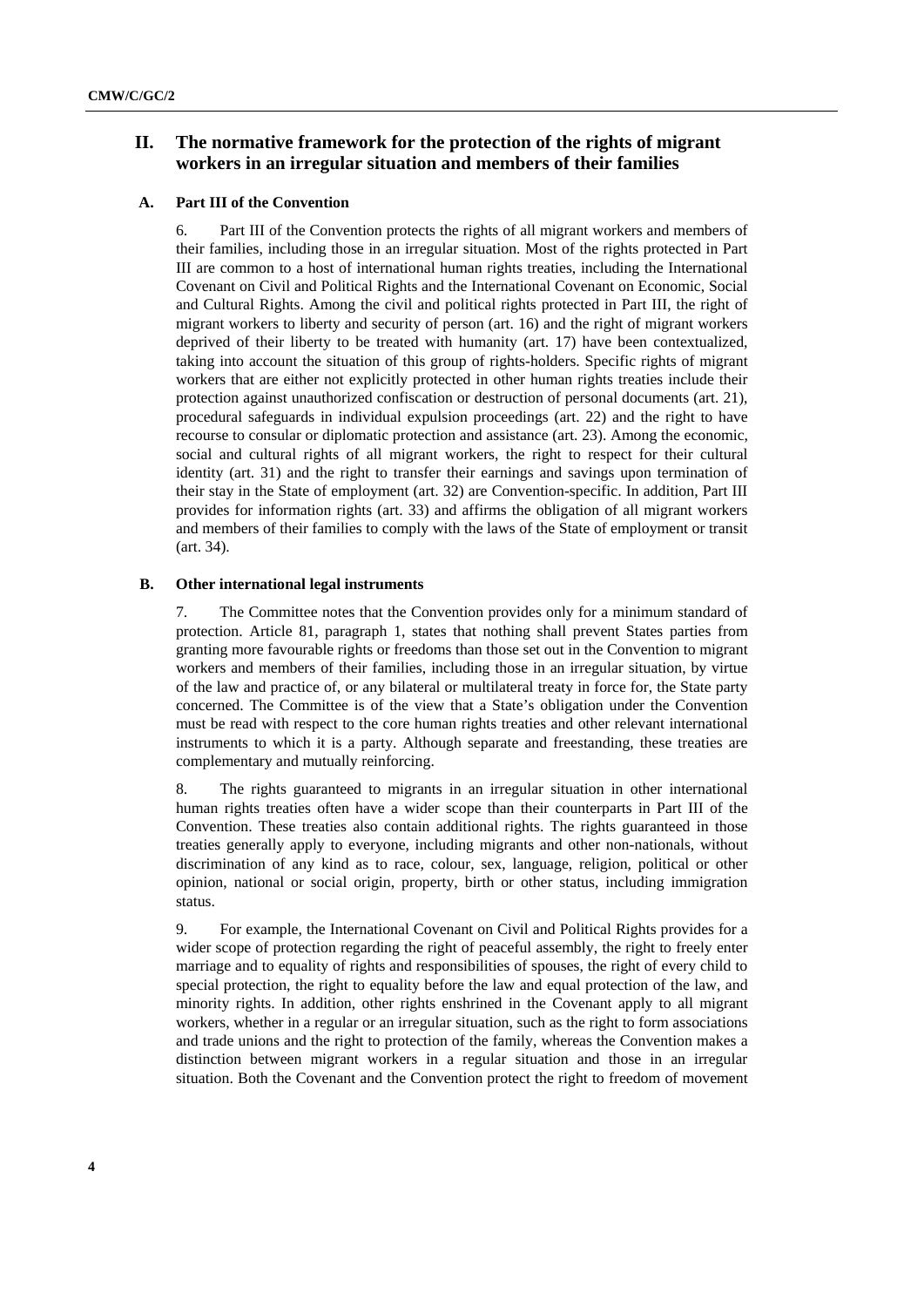and to free choice of residence of migrants insofar as they are lawfully within the territory of a State party.

10. Similarly, the International Covenant on Economic, Social and Cultural Rights also provides for a broader range of rights, including the right to strike, the right to freely enter marriage, the right to maternity protection, the right to special protection of children and adolescents, the right to an adequate standard of living including adequate food and clothing, and certain cultural rights. The Convention does not provide for such rights only in relation to migrant workers in a regular situation. In addition, the Covenant recognizes the rights to work, to vocational guidance and training, to form trade unions, to protection of the family, to housing, and to participate in cultural life. The Convention recognizes these rights in relation to migrant workers in a regular situation and members of their families. In addition, most of the economic, social and cultural rights in Part III of the Convention have a narrower scope than their counterparts in the Covenant.

#### *Regional human rights treaties*

11. Regional human rights treaties protect all migrants against refoulement<sup>[3](#page-4-0)</sup> and collective expulsion.[4](#page-4-1) However, the procedural safeguards in individual expulsion proceedings in regional human rights treaties apply only to migrants who are lawfully within the territory of a State party.<sup>[5](#page-4-2)</sup> The rights protected in the European Social Charter apply to "foreigners only insofar as they are nationals of other Contracting Parties lawfully resident or working regularly within the territory of the Contracting Party concerned", or to migrant workers and their families "lawfully within their territories".[6](#page-4-3) The opinions of the European Committee of Social Rights, however, have held that the European Social Charter also applies to vulnerable categories of undocumented migrant children. Moreover, the right to education is guaranteed to all migrant children, regardless of their migration status, in all regional human rights systems.<sup>[7](#page-4-4)</sup>

#### *International Labour Organization*

12. International labour standards adopted by the International Labour Conference of the International Labour Organization (ILO) apply to migrant workers, including those in an irregular situation, unless otherwise stated. The fundamental principles and rights at work set out in the eight fundamental ILO Conventions $<sup>8</sup>$  $<sup>8</sup>$  $<sup>8</sup>$  apply to all migrant workers,</sup>

<span id="page-4-0"></span><sup>3</sup> See European Convention on Human Rights (ECHR), art. 3; American Convention on Human Rights (ACHR), art. 22, para. 8; and African Charter on Human and Peoples' Rights (ACHPR), art. 5. 4

<span id="page-4-1"></span>See Protocol No. 4 to ECHR, art. 4; ACHR, art. 22(9); ACHPR, art. 12(5); and Arab Charter on Human Rights (Arab Charter), art. 26(1).

<span id="page-4-2"></span>See Protocol No. 7 to ECHR, art. 1; ACHR, art. 22(6); ACHPR, art. 12(4); and the Arab Charter, art.

<span id="page-4-3"></span><sup>26(2).&</sup>lt;br>
<sup>6</sup> European Social Charter, arts. 19(4-9), and the appendix.<br>
<sup>7</sup> See Protocol No. 1 to ECUB, art. 2 (read in conjunction v

<span id="page-4-4"></span>See Protocol No. 1 to ECHR, art. 2 (read in conjunction with art. 14 of ECHR); ACHPR, art. 17(1); and African Charter on the Rights and Welfare of the Child, art. 11. See also the case law of the European Committee of Social Rights on art. 17(2) of the revised European Social Charter and the

<span id="page-4-5"></span>jurisprudence of the Inter-American Court of Human Rights on art. 19 of ACHR.<br><sup>8</sup> Conventions No. 29 (1930) concerning Forced Labour; No. 105 (1957) concerning the Abolition of Forced Labour; No. 138 (1973), concerning Minimum Age for Admission to Employment; No. 182 (1999) concerning the Prohibition and Immediate Action for the Elimination of the Worst Forms of Child Labour; No. 87 (1948) concerning the Freedom of Association and Protection of the Right to Organize; No. 98 (1949) concerning the Right to Organize and Collective Bargaining; No. 100 (1951) concerning Equal Remuneration; and No. 111 (1958) concerning Discrimination (Employment and Occupation).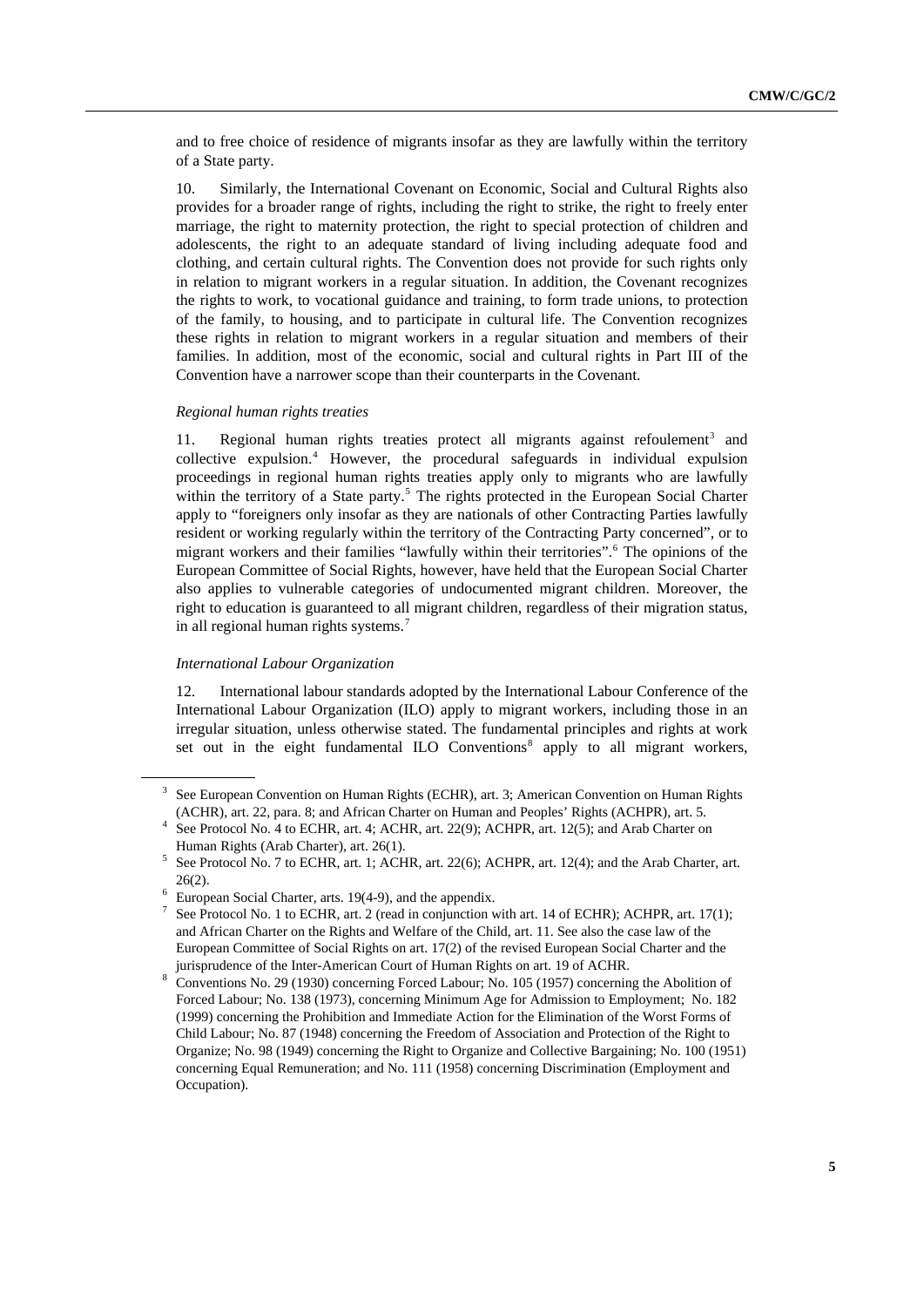irrespective of their nationality and migration status. The 1998 ILO Declaration on fundamental principles and rights at work and its follow-up requires all ILO member States to promote and realize the principles concerning the fundamental rights enshrined in these Conventions. A number of other ILO standards of general application and those containing specific provisions on migrant workers in the areas of employment, labour inspection, social security, protection of wages, occupational safety and health, as well as in such sectors as agriculture, construction, hotels and restaurants, and domestic work, are of particular importance to migrant workers in an irregular situation.<sup>[9](#page-5-0)</sup> Lastly, in formulating national laws and policies concerning labour migration and the protection of migrant workers in an irregular situation, States are also guided by ILO Convention No. 97 (1949) concerning Migration for Employment (Revised), <sup>[10](#page-5-1)</sup>Convention No. 143 (1975) concerning Migrations in Abusive Conditions and the Promotion of Equality of Opportunity and Treatment of Migrant Workers (Supplementary Provisions), and the accompanying Recommendations Nos. 86 and 151.

## **III. Protection of the Convention in relation to the rights of migrant workers and members of their families in an irregular situation**

#### **A. Basic principles**

#### **1. Power to regulate entry and stay**

13. The Convention strikes a balance between the sovereign power of States parties to control their borders and to regulate the entry and stay of migrants workers and members of their families, on the one hand, and the protection of the rights, under Part III of the Convention, of all migrant workers and members of their families, including those in an irregular situation, on the other. This balance is reflected in article 79 of the Convention.

#### **2. Duty to comply with the laws and regulations**

14. Article 34 of the Convention states that nothing in Part III of the Convention shall have the effect of relieving migrant workers and members of their families from either the obligation to comply with the laws and regulations of any State of transit and the State of employment or the obligation to respect the cultural identity of the inhabitants of those States. The obligation to comply with the laws and regulations of the State of employment or any State of transit comprises a duty to refrain from any hostile act directed against national security, public order (*ordre public*) or the rights and freedom of others.

#### **3. Regularization**

15. Article 35 of the Convention clarifies that the fact that Part III protects the rights of all migrant workers and members of their families, irrespective of their migration status, cannot be interpreted as implying the regularization of the situation of migrant workers or members of their families in an irregular situation or any right to such regularization. While States parties have no obligation to regularize the situation of migrant workers or members of their families, they shall take appropriate measures, whenever migrant workers or

<span id="page-5-0"></span><sup>9</sup> For example, ILO Conventions Nos. 19, 81, 95, 110, 121, 129, 131, 155, 167, 172, 181, 184, 189, 200 and 201. 10 While Convention No. 97 in principle only applies to migrant workers lawfully within the territory of

<span id="page-5-1"></span>a State, it contains certain provisions requiring States parties to take measures that have the effect of preventing migrant workers from falling into an irregular situation.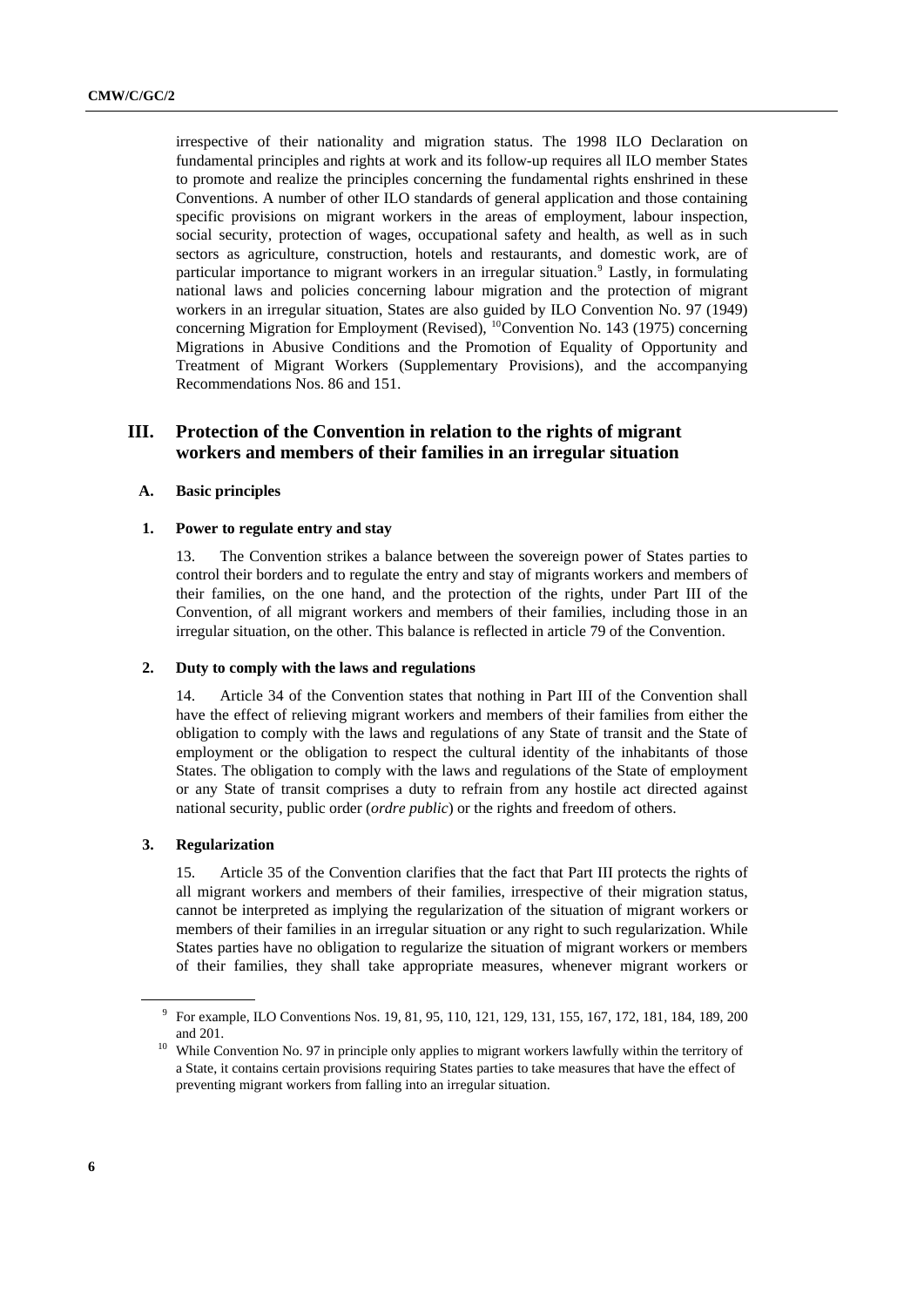members of their families within their territory are in an irregular situation, to ensure that such a situation does not persist (art. 69, para. 1). States parties shall therefore consider the possibility of regularizing the situation of such persons in each individual case, in accordance with applicable national legislation and bilateral or multilateral agreements, taking into account the circumstances of their entry, the duration of their stay and other relevant considerations, in particular those relating to their family situation (art. 69, para. 2). When States parties provide for the regularization of migrant workers in their national legislation, they must ensure that all migrant workers and members of their families in an irregular situation have non-discriminatory and effective access to such regularization procedures and that those procedures are not applied in an arbitrary manner (arts. 7 and 69).

16. The Committee recalls that regularization is the most effective measure to address the extreme vulnerability of migrant workers and members of their families in an irregular situation.<sup>[11](#page-6-0)</sup> States parties should therefore consider policies, including regularization programmes, for avoiding or resolving situations whereby migrant workers and members of their families are in, or are at risk of falling into, an irregular situation (art. 69, para. 1).

### **4. International cooperation (Part VI)**

17. States parties shall cooperate in promoting sound, equitable, humane and lawful conditions for international migration (art. 64, para. 1). Coordinated policies, which ensure that migrant workers and members of their families have access to regular channels for migration, based on actual or projected labour market needs – at all skills levels – and resources (art. 64, para. 2), are an important element of such cooperation. By making regular channels of migration available, States parties also contribute to the aim of preventing and eliminating illegal or clandestine movements and employment of migrant workers in an irregular situation (art. 68).

#### **B. Non-discrimination (Part II)**

18. The principle of non-discrimination is central to all international human rights instruments and to the Charter of the United Nations. Article 7 of the Convention explicitly includes nationality among the prohibited grounds of discrimination. Treaty bodies have also interpreted the prohibition of discrimination to include non-nationals, such as migrant workers, regardless of legal status and documentation.<sup>[12](#page-6-1)</sup> The rights in Part III of the Convention also apply to all migrant workers and members of their families, including those in an irregular situation. Therefore, any differential treatment based on nationality or migration status amounts to discrimination unless the reasons for such differentiation are prescribed by law, pursue a legitimate aim under the Convention, are necessary in the specific circumstances, and proportionate to the legitimate aim pursued.<sup>[13](#page-6-2)</sup>

19. Article 7 requires States parties "to respect and to ensure" to all migrant workers and members of their families without discrimination the rights provided for in the Convention. Article 7 does not provide an autonomous right. Its application is limited to those rights of migrant workers and members of their families in an irregular situation that are protected in

<span id="page-6-1"></span><span id="page-6-0"></span><sup>&</sup>lt;sup>11</sup> Committee's general comment No. 1 (2011) on migrant domestic workers, para. 52.<br><sup>12</sup> Committee on Economic, Social and Cultural Rights, general comment No. 20 (2009) on nondiscrimination in economic, social and cultural rights, para. 30.<br><sup>13</sup> See Human Rights Committee, general comment No. 18 (1989) on non-discrimination, para. 13; and

<span id="page-6-2"></span>Committee on Economic, Social and Cultural Rights, general comment No. 20 on the right to education, para. 13.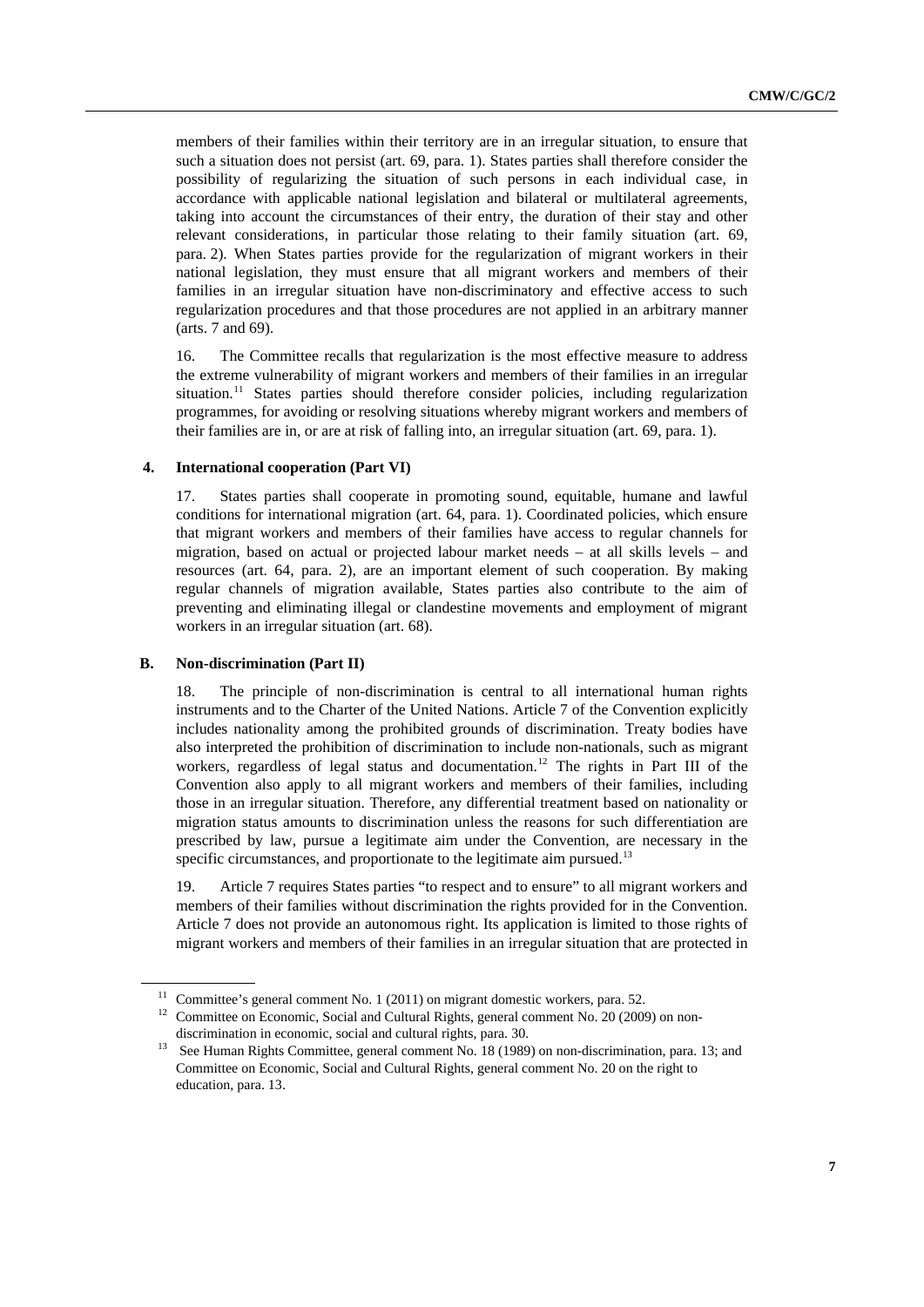the Convention, and in particular Part III. Article 7 covers both de jure and de facto discrimination. In this context, de jure refers to discrimination that exists in the law, and de facto refers to discrimination that exists in fact or has an effect even though not formally or legally recognized. States parties shall respect the prohibition of discrimination by ensuring that their laws, regulations and administrative practices do not discriminate against migrant workers and members of their families. The Committee is of the view that merely addressing de jure discrimination will not ensure de facto equality. Therefore, States parties shall protect the rights under the Convention for all migrant workers by adopting positive measures to prevent, diminish and eliminate the conditions and attitudes which cause or perpetuate de facto discrimination against them.

20. Article 7 prohibits both direct and indirect discrimination against migrant workers. In line with the jurisprudence of other international human rights mechanisms, indirect discrimination against migrant workers occurs when a law, policy or practice appears neutral at face value, but has a disproportionate impact on their rights. For example, requiring birth certificates for school enrolment may disproportionately affect migrant workers in an irregular situation, who often do not possess, or have been denied, such certificates.

## **C. Protection of civil and political rights (Part III)**

## **1. Protection against violence**

21. Migrant workers in an irregular situation, particularly women, are at increased risk of ill-treatment and other forms of violence at the hands of both private actors, including employers, and State officials which includes sexual violence, beatings, threats, psychological abuse, and denial of access to medical care, for example. Under article 16, paragraph 2, States parties have an obligation to protect all migrant workers and members of their families against violence, physical injury, threats and intimidation, whether by public officials or by private individuals, groups or institutions. This obligation requires States parties to:

- (a) Adopt and implement legislation prohibiting such acts;
- (b) Effectively investigate cases of abuse and violence;
- (c) Prosecute and punish those responsible with appropriate punishments;
- (d) Provide adequate reparation to victims and members of their families;
- (e) Provide human rights training for public officials; and

(f) Effectively monitor the conduct of State agents, and regulate that of private persons and entities, with a view to preventing such acts.

22. States parties are also required to take effective measures to fight all manifestations of racism, xenophobia or related intolerance against migrant workers and members of their families, especially those in an irregular situation, such as hate crimes, incitement to hatred and hate speech, including by politicians and in the media, and to raise public awareness about the criminal nature of such acts as well as to promote respect for migrant workers' human rights.

## **2. Protection against arbitrary arrest and detention**

23. Article 16 protects the right of migrant workers and members of their families to liberty and security of person (para. 1), and provides that identity controls of migrant workers must comply with the procedure established by law (para. 3). Article 16, paragraph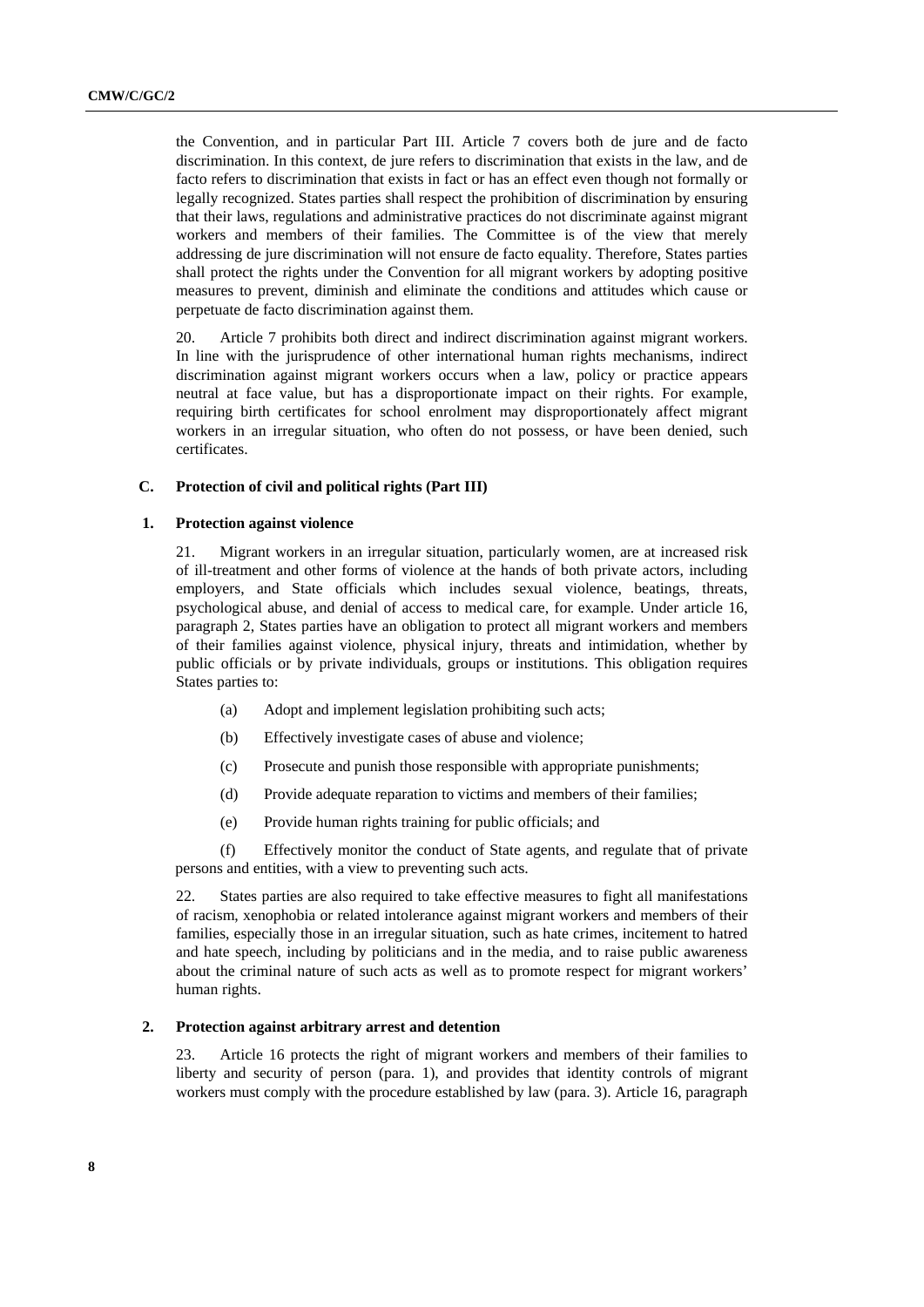4, complements article 9, paragraph 1, of the International Covenant on Civil and Political Rights, adding that migrant workers and members of their families shall not be subjected "individually or collectively" to arbitrary arrest or detention. In order not to be arbitrary, arrest and detention of migrant workers and members of their families, including those in an irregular situation, must be prescribed by law, pursue a legitimate aim under the Convention, be necessary in the specific circumstances and proportionate to the legitimate aim pursued.

24. The Committee considers that crossing the border of a country in an unauthorized manner or without proper documentation, or overstaying a permit of stay does not constitute a crime. Criminalizing irregular entry into a country exceeds the legitimate interest of States parties to control and regulate irregular migration, and leads to unnecessary detention. While irregular entry and stay may constitute administrative offences, they are not crimes per se against persons, property or national security.[14](#page-8-0)

25. Although article 16, paragraph 4, does not define the permissible grounds for detention, it states that migrant workers and members of their families shall not be deprived of their liberty, except on such grounds and in accordance with such procedures as are established by law. Furthermore detention must be prescribed by law, pursue a legitimate aim under the Convention, be necessary in the specific circumstances, and proportionate to the legitimate aim pursued.

26. In the Committee's view, any custodial or non-custodial measure restricting the right to liberty must be exceptional and always based on a detailed and individualized assessment. Such assessment should consider the necessity and appropriateness of any restriction of liberty, including whether it is proportional to the objective to be achieved. The principle of proportionality requires States parties to detain migrant workers only as a last resort, and to give preference to less coercive measures, especially non-custodial measures, whenever such measures suffice to achieve the objective pursued. In all such cases, the least intrusive and restrictive measure possible in each individual case should be applied.

27. Administrative detention of migrants that is initially lawful and non-arbitrary may become arbitrary if it continues beyond the period for which a State party can provide proper justification. To prevent such a situation from occurring, a maximum period of administrative detention shall be established by law, upon expiry of which a detainee must be automatically released in the absence of such justification. Administrative detention must never be unlimited or of excessive length. The justification for keeping a migrant worker detained shall be reviewed periodically to prevent prolonged and unjustified detention, which would be considered arbitrary. Preventive detention of migrant workers often leads to prolonged detention based on vague criteria. Therefore, such detention should be imposed only following an individual assessment in each case and for the shortest time possible, in compliance with all procedural safeguards provided for in article 16 of the Convention. In cases where an expulsion order cannot be executed for reasons beyond the detained migrant worker's control, he or she shall be released in order to avoid potentially indefinite detention.

28. Article 16, paragraph 5, requires States parties to inform migrant workers and members of their families who are arrested of the reasons for their arrest at the time of arrest and, as far as possible, in a language they understand. Moreover, they must be

<span id="page-8-0"></span><sup>&</sup>lt;sup>14</sup> See report of the Special Rapporteur on the human rights of migrants to the Human Rights Council (A/HRC/20/24), para. 13.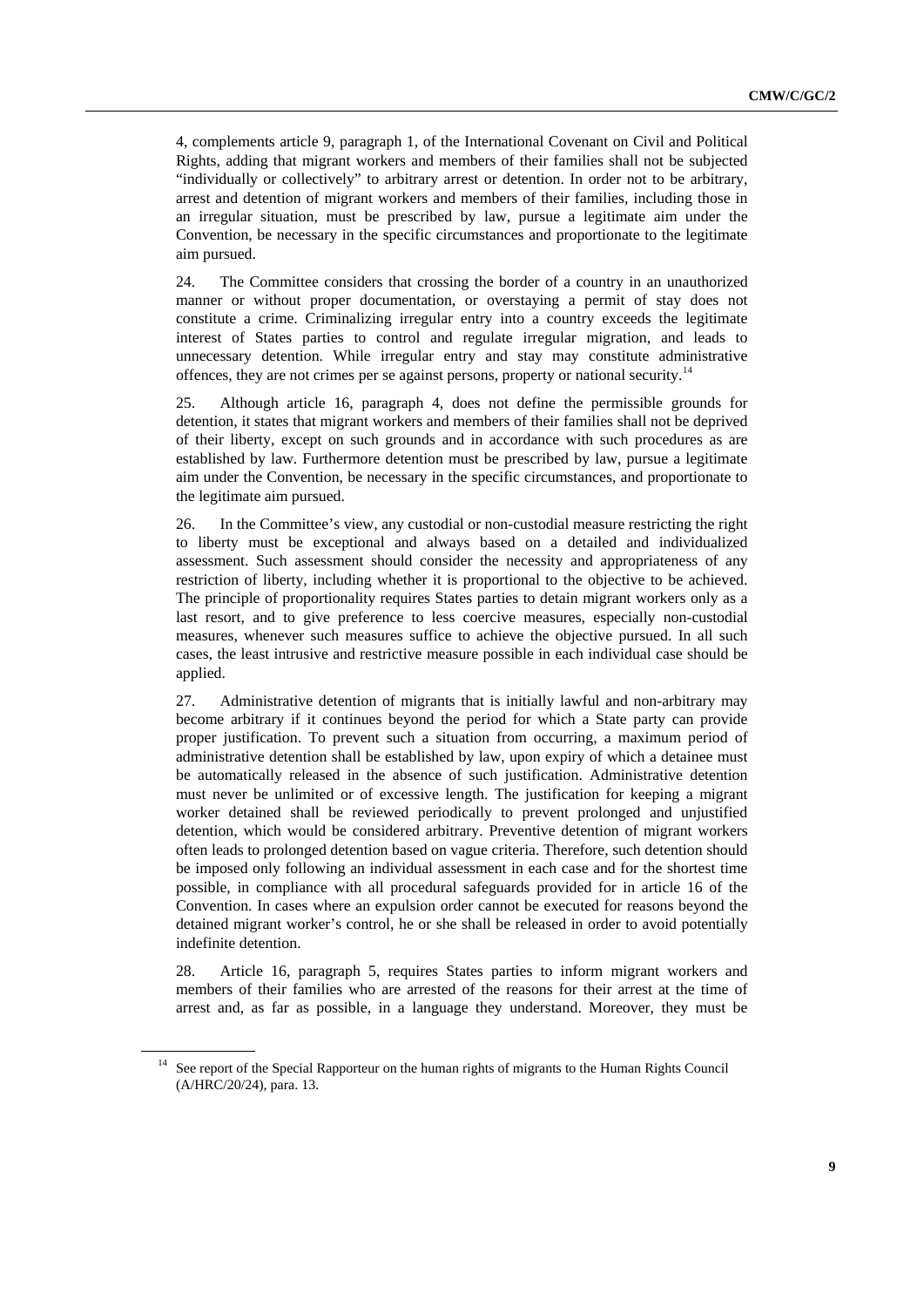promptly informed of the charges against them in a language they understand. In order to comply with this obligation, States parties should consider preparing standard notification forms, containing, inter alia, information on available remedies, in the languages that are most frequently used or understood by migrant workers in an irregular situation in the State party concerned. Such standard notification forms, however, should be complementary to the issuance of a detention order containing factual information and the legal grounds pertaining to the arrest.

29. Under article 16, paragraph 6, the guarantees of certain rights of migrant workers and members of their families in custody and pretrial detention are applicable to anyone suspected of committing or having committed a crime.

30. Article 16, paragraph 7, provides for the right of migrant workers who are deprived of their liberty to communicate with the consular or diplomatic authorities of their State of origin or those of a State representing the interests thereof. It also requires State parties to:

Inform the said authorities without delay of the arrest or detention of the migrant worker concerned, if he or she so requests;

(b) Facilitate any communication between the person concerned and the said authorities;

(c) Inform the person concerned without delay of this right as well as of rights under other applicable treaties; and

Correspond and meet with representatives of the said authorities and make arrangements with them for his or her legal representation.

31. In order to enable detained migrant workers to avail themselves effectively of the rights under (c) above, States parties shall provide the relevant information without delay, that is, upon or shortly after admission to the facility where they are deprived of their liberty and preferably in a language they understand. In relation to (a) above, the Committee emphasizes that the detaining State shall only contact the said authorities if this is explicitly requested by the detained migrant worker. In particular, migrant workers with potential protection needs shall not be brought to the attention of the said authorities without their knowledge and consent.

32. Article 16, paragraph 8, provides for the right of all migrant workers and members of their families who are deprived of their liberty by arrest or detention to take proceedings before a court, in order that the court may decide without delay on the lawfulness of their detention. If the court finds that the detention is unlawful, it must order the release of the detained migrant worker. The Committee considers that mandatory detention of migrant workers and members of their families in an irregular situation is incompatible with article 16, paragraph 8, if the possibility of judicial review is confined to a formal assessment of whether the migrant worker concerned entered the State party without a valid entry permit, without the possibility of release if the detention is incompatible with article 16, paragraph 4.

33. The Committee considers that anyone arrested and detained solely for immigration purposes should be brought promptly before a judge or other officer authorized by law to exercise judicial power to review the lawfulness of the arrest and/or detention and the continued necessity of such arrest or detention; and to order unconditional release and/or less coercive measures, if warranted. Further reviews of the continued necessity and lawfulness of the detention should be carried out at regular intervals by a judge or other officer authorized by law to exercise judicial power. The burden of proof must rest on the detaining authorities to demonstrate that the presumption in favour of liberty should be displaced. The migrant worker must have access to legal representation and advice, if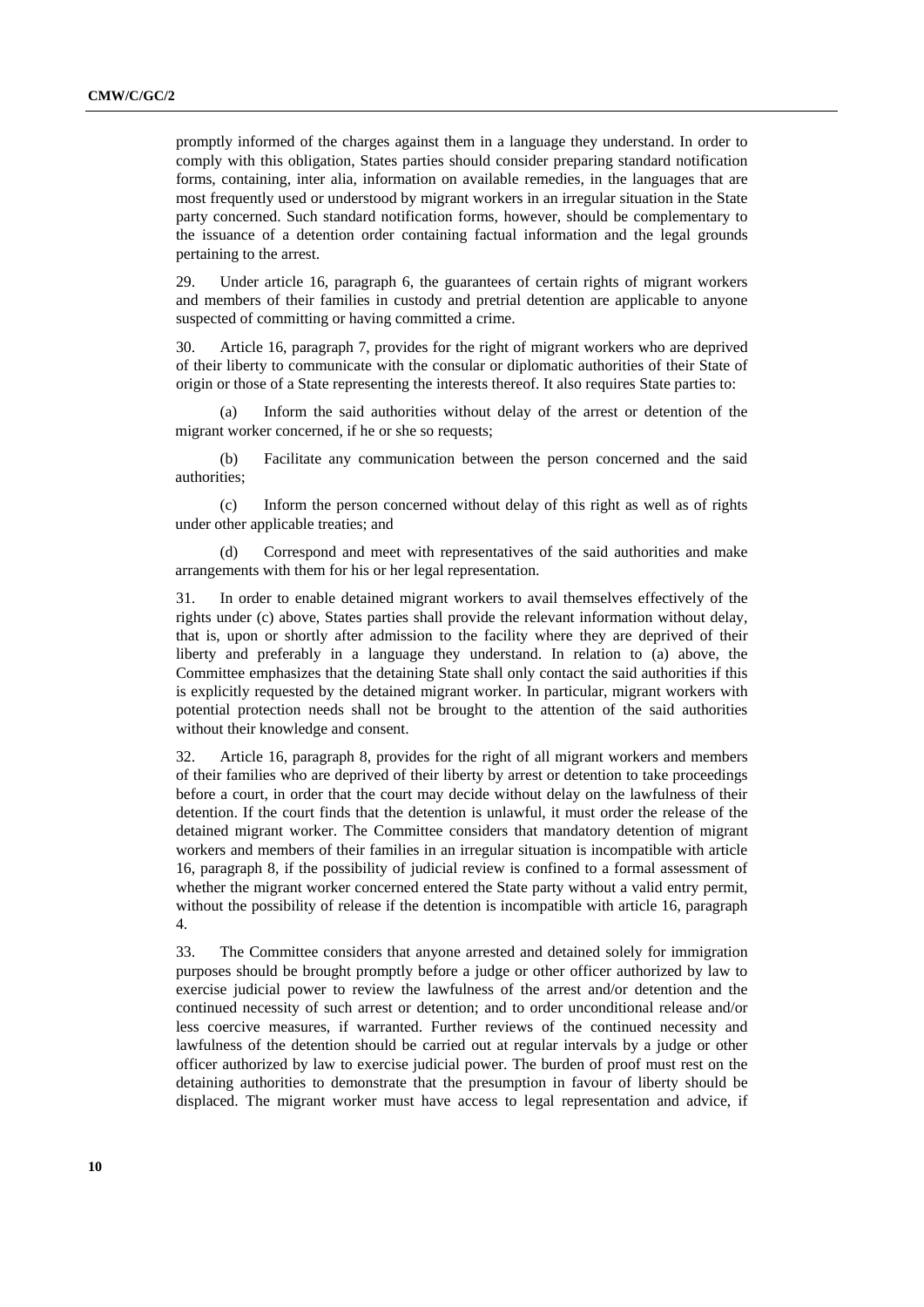necessary free of charge, to challenge the lawfulness of detention. Children, and in particular unaccompanied or separated children, should never be detained solely for immigration purposes.

34. Article 16, paragraph 8, of the Convention provides for the right of migrant workers attending such proceedings to an interpreter, if necessary, without cost to them, if they cannot understand or speak the language used. In the Committee's view, States parties should take effective measures to ensure that all migrant workers held in migration detention centres, including those who opt for voluntary repatriation, are properly informed of their rights in a language they understand, especially with regard to their rights to consular assistance, to challenge the lawfulness of their detention and/or to release, to request asylum and to receive information about protection measures available to victims or witnesses of trafficking in persons.

35. Article 16, paragraph 9, provides for an enforceable right to compensation for migrant workers and members of their families who have been victims of unlawful arrest or detention. This right does not depend on a violation of article 16. It is sufficient that the arrest or detention be found unlawful under national or international law. States parties shall ensure that the right to compensation can be effectively enforced before the competent domestic authority. States parties must also ensure that migrant workers and members of their families are not expelled while their claim is being considered.

#### **3. Protection against inhumane treatment**

36. In accordance with article 17, paragraph 1, of the Convention, States parties have an obligation to treat migrant workers and members of their families who are deprived of their liberty with humanity, and with respect for their inherent dignity and cultural identity. In order to respect the inherent dignity of migrant workers and members of their families who are deprived of their liberty, States parties are obliged to ensure adequate conditions in line with applicable international standards, including the provision of adequate sanitary, bathing and shower facilities; adequate food (including appropriate food for those observing religious dietary laws) and drinking water; the right to communicate with relatives and friends; access to qualified medical personnel, and adequate opportunities to practise their faith, for example. It also requires States parties to ensure that they are not subjected to any form of inhumane treatment, including sexual violence and abuse, by guards or other detainees or inmates. States parties must therefore:

(a) Train supervisory and other staff;

(b) Enable regular and independent monitoring of places where migrant workers are or may be deprived of their liberty;

(c) Ensure that they have access to effective and independent complaint mechanisms, including access to legal counsel and interpreters;

(d) Investigate complaints of torture and other forms of ill-treatment in places where migrant workers or members of their families are deprived of their liberty; and

(e) Bring those responsible to justice.

37. Article 17, paragraph 2, of the Convention provides that accused migrant workers and members of their families shall be separated from convicted persons and shall be subjected to a regime appropriate to their status as persons who have not been convicted of a crime. In addition, accused juveniles shall be separated from adults and brought as speedily as possible for adjudication.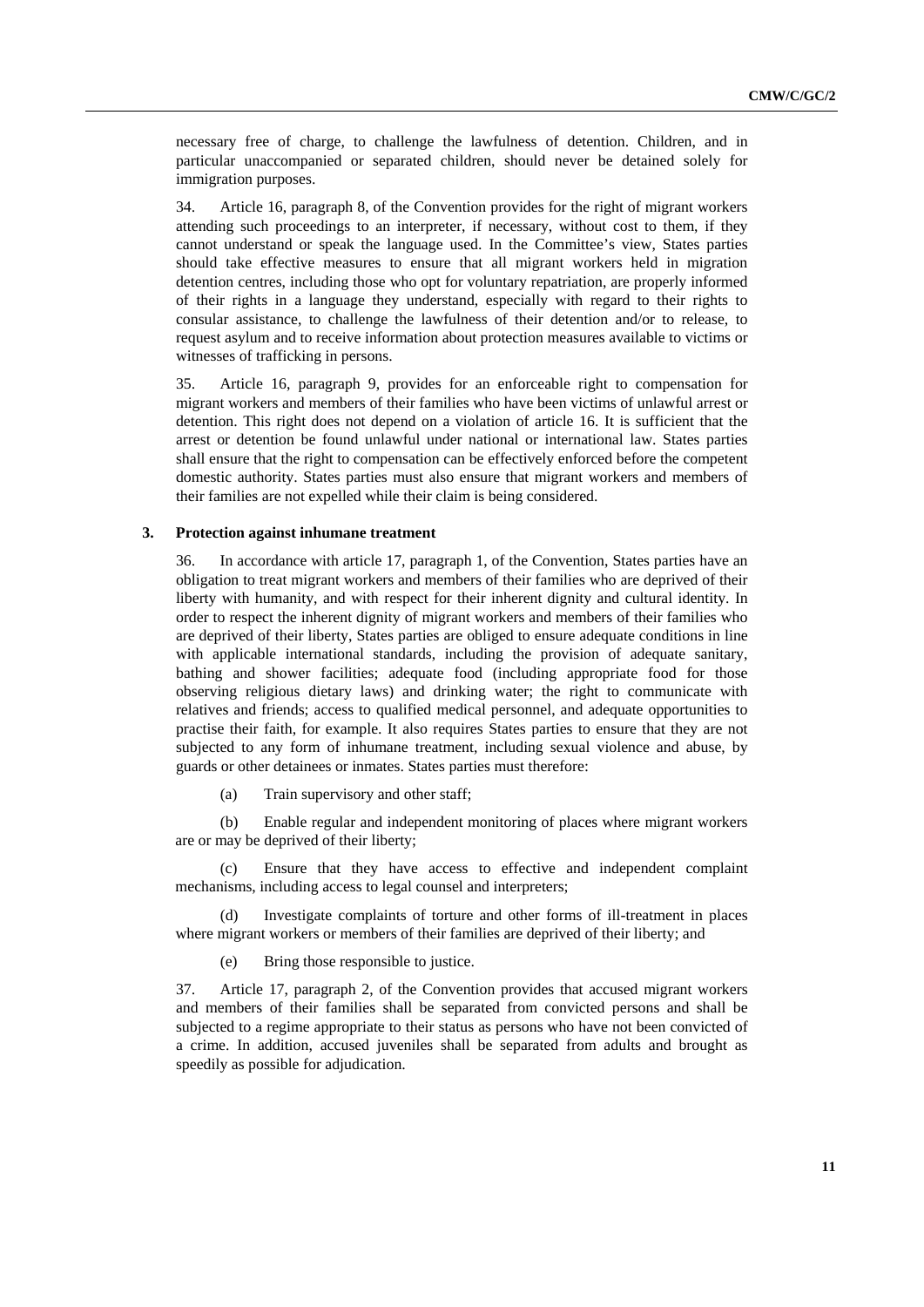38. Article 17, paragraph 3, underlines the non-punitive nature of administrative detention. It provides for migrant workers or members of their families who are detained for violation of provisions relating to migration to be held, insofar as is practicable, separately from convicted persons or pretrial detainees. Given that such detention can last for an extended period, migrant detainees should be kept in special facilities that are specifically designed for that purpose. Moreover, migrant workers and members of their families should not be subjected to any greater restriction or severity than is necessary to ensure safe custody and good order. The Committee is of the view that States parties should look for alternatives to administrative detention and that administrative detention should only be used as a last resort.

39. The Committee considers that administrative detention of migrant workers should, as a rule, take place in public establishments. Privately run migrant detention centres pose particular difficulties in terms of monitoring. States parties cannot absolve themselves of their human rights obligations by contracting out the detention of persons to private commercial enterprises. If States parties delegate such functions to private companies, they must ensure respect for the rights of detained migrant workers, as provided for under article 17 of the Convention. States parties must ensure that detention centre personnel are trained in human rights, cultural sensitivity, and age and gender considerations.

40. Article 17, paragraph 4, underscores the essential aim of the criminal justice system, which is to reform and rehabilitate offenders. Juvenile offenders must be separated from adults and treated appropriately for their age and legal status, and pursuant to international standards, including the United Nations Rules for the Protection of Juveniles Deprived of their Liberty.

41. Article 17, paragraph 5, guarantees detained and imprisoned migrant workers and members of their families the same rights as nationals with regard to visits by their family members. If the law of a State party grants certain visitation rights, such as direct contact with visiting family members, to nationals who are deprived of their liberty, it must ensure equal rights for detained or imprisoned migrant workers, including those in an irregular situation. States parties shall eliminate de facto discrimination against detained migrant workers by removing practical barriers to their equal enjoyment of visitation rights, such as detention in a remote location, making access difficult for family members.

42. Article 17, paragraph 6, requires States parties to pay attention to the problems that deprivation of liberty may pose for family members, in particular spouses and minor children. In such cases, the Committee is of the view that States parties should seek alternatives to administrative detention, as administrative detention often has dire consequences, both economically and psychologically, for spouses and children.

43. Article 17, paragraph 7, contains a specific non-discrimination clause providing for detained or imprisoned migrant workers and members of their families to enjoy the same rights as nationals of the State of employment or transit who are in the same situation. This provision has the effect of extending additional procedural safeguards, over and above those contained in article 17, to detained migrant workers, such as the right to communicate with the outside, including by telephone, access to health professionals and to education, if also provided to nationals.

44. This provision also raises the issue of family detention. As a general rule, children and families with children should not be detained and States parties should always give priority to alternatives to detention where children and families are concerned. When family detention is unavoidable, detention of children shall be used "only as a measure of last resort and for the shortest appropriate period of time", in accordance with article 37, paragraph (b), of the Convention on the Rights of the Child. Moreover, the primary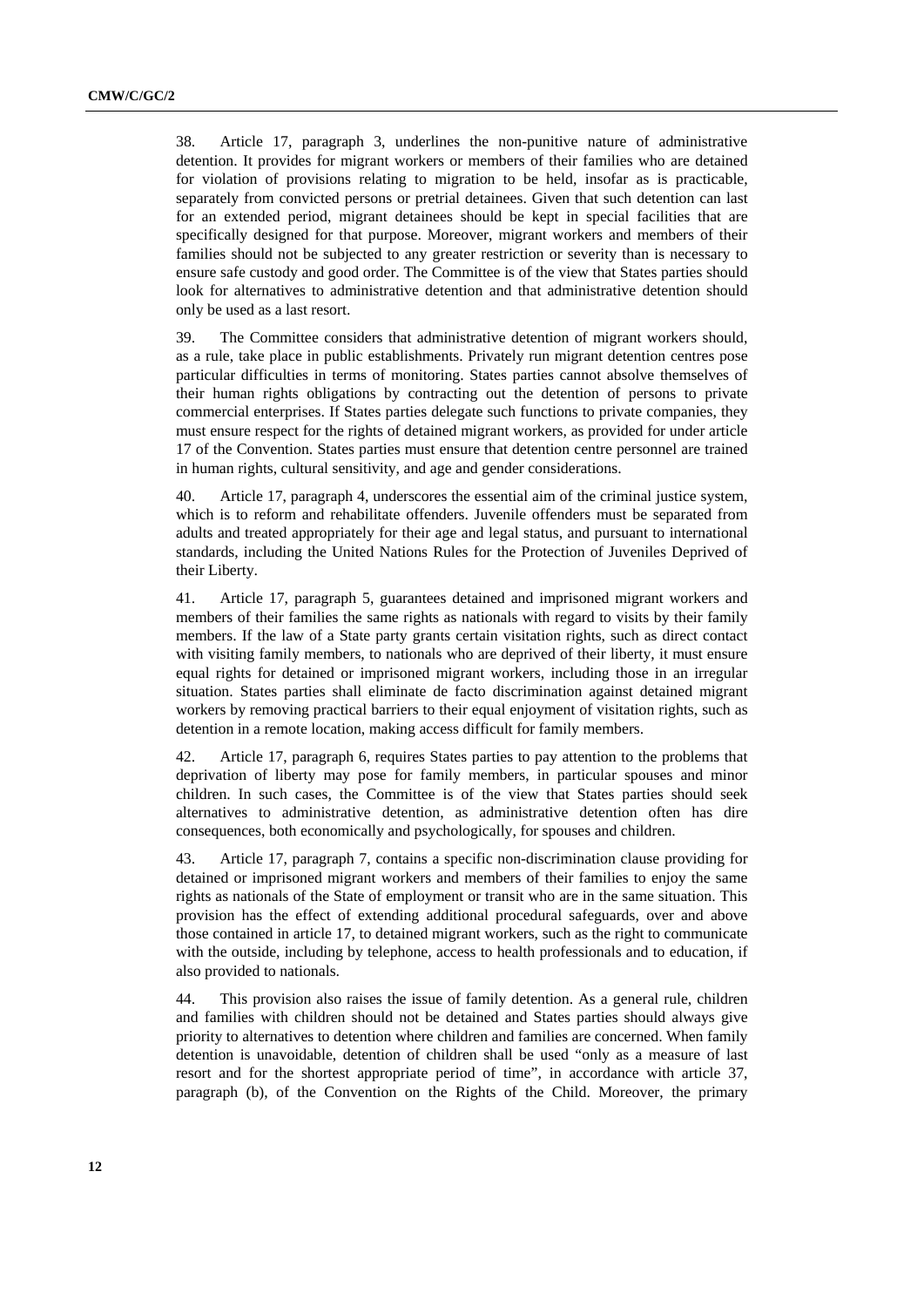consideration in all actions concerning children shall be the best interest of the child standard, as laid down in article 3, paragraph 1, of the Convention on the Rights of the Child. States parties shall ensure that children in detention are treated with humanity and respect for the inherent dignity of the human person and in an age-appropriate manner and are provided with all legal safeguards (Convention on the Rights of the Child, art. 37). States parties shall therefore provide living quarters that are suitable for children and provide adequate access to education, play and leisure facilities, and, in the case of children detained with their parents, in special family units. Children should not be separated from their parents against their will except when such separation is necessary for the best interests of the child (Convention on the Rights of the Child, art. 9, para. 1). Unaccompanied children should be appointed a legal guardian who should be entrusted with the duty to care for the child outside of detention facilities.

45. States parties must also take into consideration the special situation of women migrant workers in detention. States parties must ensure separate facilities for men and women, ensure the provision of gender-specific health care services, and also provide for the specific needs of pregnant women, breastfeeding mothers and mothers with young children. States should avoid detaining women migrant workers in the final months of pregnancy or if they are nursing. The United Nations Rules for the Treatment of Women Prisoners and Non-custodial Measures for Women Offenders (the Bangkok Rules) provide useful guidelines for States in these situations.

46. Detention can be particularly damaging to vulnerable categories of migrant workers, impacting negatively on their physical and mental health. These migrant workers and members of their families may include victims of torture, unaccompanied older persons, persons with disabilities and persons living with HIV/AIDS. Special measures should be taken to protect vulnerable people deprived of their liberty, including access to adequate health services, medication and counselling. Moreover, migrant workers with disabilities and members of their families with disabilities should be provided with "reasonable accommodation"<sup>[15](#page-12-0)</sup> to ensure their right to enjoy their human rights and fundamental freedoms on an equal basis with others.

47. With regard to article 17, paragraph 8, the Committee considers that detention "for the purpose of verifying any infraction of provisions related to migration" covers the entire duration of administrative detention, and that, consequently, migrant workers and members of their families subjected to administrative detention shall not bear any costs arising therefrom.

48. Considering that migrant workers deprived of their liberty are in a particularly vulnerable situation due to their predicament and the uncertainty of the circumstances, the Committee is convinced of the importance of independent monitoring in preventing torture and other forms of ill-treatment and abuse. National human rights institutions, relevant civil society actors, the Office of the United Nations High Commissioner for Refugees (UNHCR), the International Committee of the Red Cross and the Office of the High Commissioner for Human Rights should have broad access to all places of detention where migrants are or may be detained.

#### **4. Protection in expulsion proceedings**

49. Article 22 of the Convention prohibits collective expulsion and provides procedural safeguards in individual expulsion proceedings with respect to both regular and irregular

<span id="page-12-0"></span> $15$  Convention on the Rights of Persons with Disabilities, art. 2.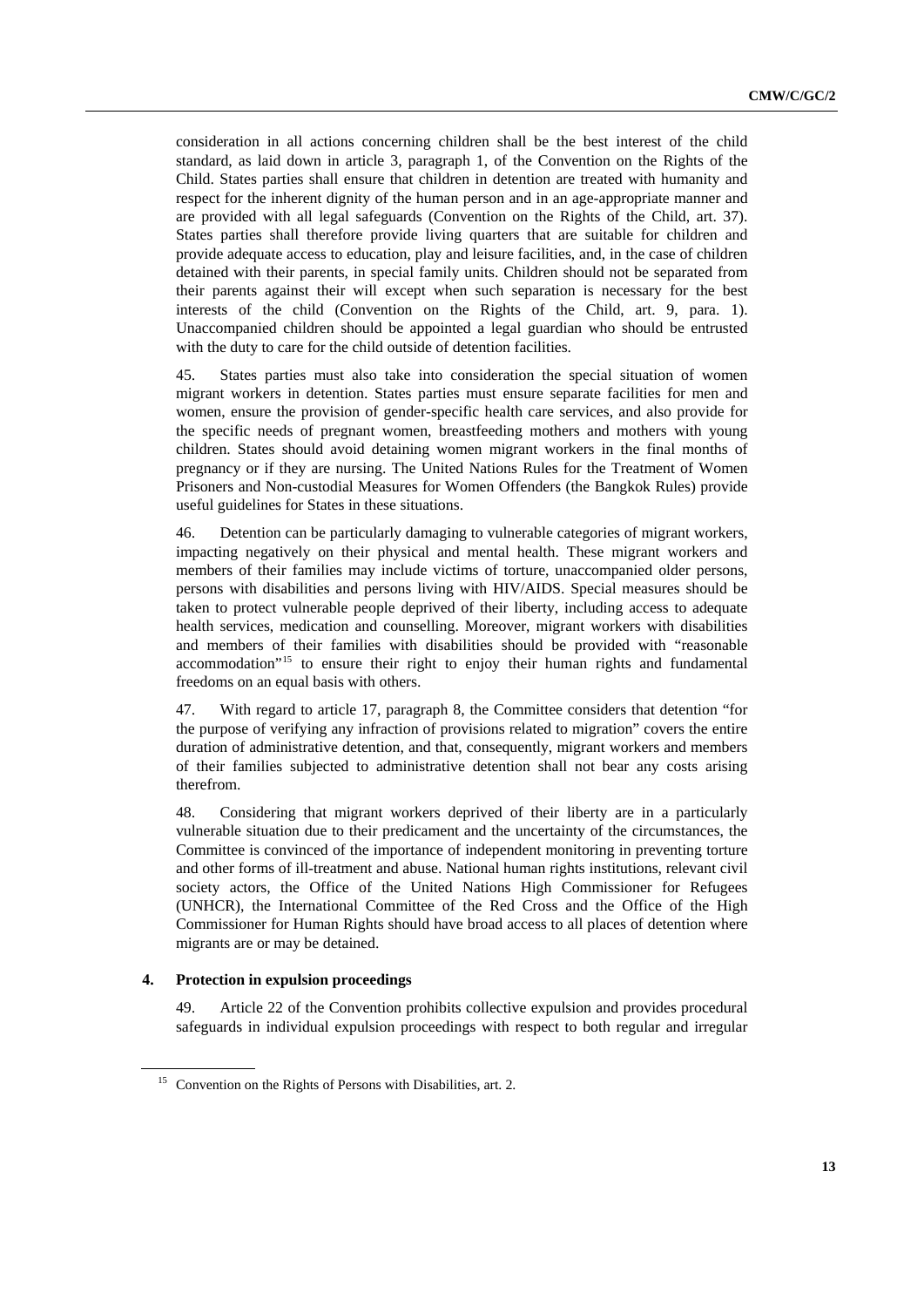migrant workers and members of their families. While article 22 regulates only the procedure and not the substantive grounds of expulsion, its purpose is to prevent arbitrary expulsions and to provide substantive protection against expulsions in certain situations. Article 22 applies to all procedures aimed at the obligatory departure of migrant workers whether described in national law as expulsion or otherwise.

#### *Substantive protection against expulsion: non-refoulement*

50. The principle of non-refoulement, as contained in international and regional human rights and refugee law, is the prohibition on forcibly removing anyone, in any manner whatsoever, to a country or territory where they would be at real risk of persecution or serious human rights violations or abuses. In the view of the Committee, this principle covers the risk of torture and cruel, inhuman or degrading treatment or punishment, including inhumane and degrading conditions of detention for migrants or lack of necessary medical treatment in the country of return, as well as the risk to the right to life (arts. 9 and 10 of the Convention). It also applies to situations where individuals would not be protected from onward refoulement. The Committee is of the view that migrants and members of their families should be protected in cases where expulsions would constitute arbitrary interference with the right to family and private life. Migrants and members of their families in an irregular situation with international protection needs should also be protected against expulsion.

#### *Prohibition of collective expulsion*

51. Article 22, paragraph 1, of the Convention explicitly prohibits collective expulsion and requires that each case of expulsion be examined and decided individually. States parties have an obligation to ensure that their expulsion procedures provide sufficient guarantees to ensure that the personal circumstances of each migrant worker are genuinely and individually taken into account. This obligation extends to all spaces over which a State party exercises effective control, which may include vessels on the high seas.<sup>[16](#page-13-0)</sup>

#### *Procedural safeguards in individual expulsion proceedings*

52. Article 22, paragraph 2, seeks to prevent arbitrary expulsions by allowing only those carried out "in pursuance of a decision taken by the competent authority in accordance with law." Article 22, paragraph 3, provides for the decision on expulsion to be communicated to the migrant worker concerned in a language he or she understands and, upon his or her request where not otherwise mandatory, in writing and with reasons, save in exceptional circumstances on grounds of national security. These rights are important to ensure due process, by enabling migrant workers to prepare their arguments with regard to such a decision. The right of the persons concerned to be informed of these rights before, or, at the latest, at the time the decision is rendered, serves the same purpose.

53. The right of a person to submit the reason he or she should not be expelled and to have his or her case reviewed by the competent authority (art. 22, para. 4), includes the right to seek a stay of the decision of expulsion pending review of the said decision. While a stay of decision does not regularize the status of the person concerned for the time of the proceedings, it prevents the State party from expelling him or her before a final decision is rendered. In accordance with article 83 of the Convention, States parties are obliged to provide an effective remedy, including the right to review by a competent authority for

<span id="page-13-0"></span><sup>16</sup> See European Court of Human Rights, *Hirsi Jamaa and Others* v. *Italy*, Application No. 27765/09 (23 February 2012).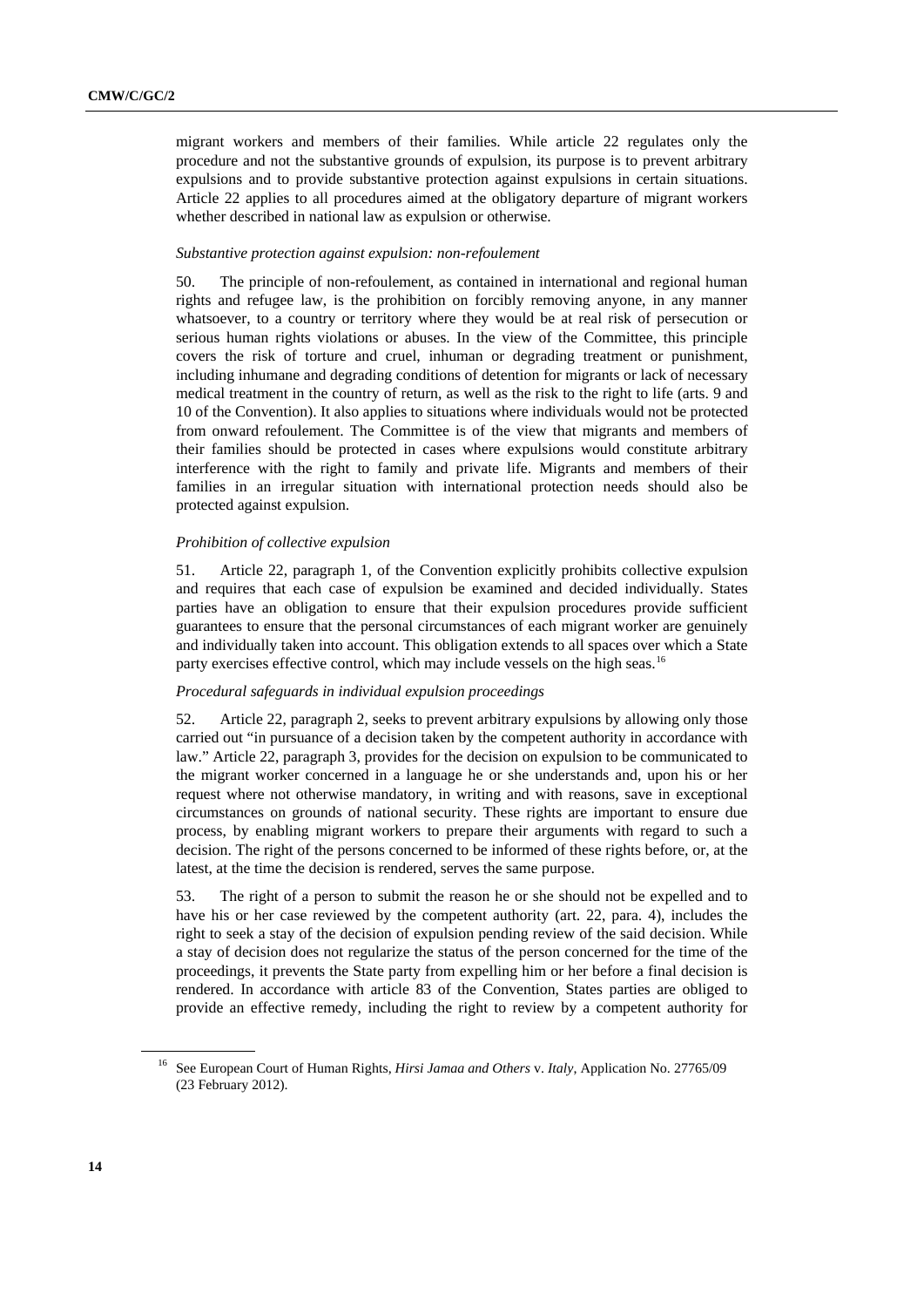migrant workers and their family members, whose rights and freedoms as recognized in the Convention have been violated. The Committee notes that migrant workers and members of their families must be given adequate time and facilities to pursue such a remedy against expulsion so as to ensure the effectiveness of their right to review. Such facilities should include the right to legal assistance and the assistance of an interpreter, if necessary, and be free of charge, if the circumstances of the case so require. The competent authority reviewing the decision of expulsion should ideally be a court. The right to appeal expulsion under article 22, paragraph 4, of the Convention may only be restricted for "compelling reasons of national security".

54. Article 22, paragraph 5, states that if an expulsion decision that has already been executed is subsequently annulled, the person concerned has the right to seek compensation according to law. The expelling State shall ensure that the expelled person has the necessary facilities to pursue his or her compensation claim from abroad, for example, by appointing a legal representative. Furthermore, the expelling State may not invoke the earlier (annulled) decision to deny the person concerned re-entry into its territory.

55. Article 22, paragraph 6, provides for the person concerned by an expulsion decision to have a reasonable opportunity before or after departure to settle any claims for wages and other entitlements due to him or her and any pending liabilities. This provision echoes article 9, paragraph 1, of ILO Convention No. 143 (1975) concerning Migrations in Abusive Conditions and the Promotion of Equality of Opportunity and Treatment of Migrant Workers (Supplementary Provisions). The opportunity to settle claims, wages and other benefits must be effective in practice. Migrant workers often encounter problems pursuing legal claims in the State of employment once they have returned to their State of origin, including high litigation costs or difficulties providing evidence. Therefore, States parties should, whenever possible, grant migrant workers and their family members a reasonable period of time prior to their expulsion to claim wages and benefits. States parties should also consider time-bound or expedited legal proceedings to address such claims by migrant workers. In addition, States parties should conclude bilateral agreements so that migrant workers who return to their State of origin may have access to justice in the State of employment to file complaints about abuse and to claim unpaid wages and benefits.

56. Article 22, paragraph 7, provides for migrant workers and members of their families who are subject to an expulsion decision to seek entry into a State other than their State of origin, without prejudice to the execution of the expulsion decision. The exercise of this choice on the part of the migrant worker and family members is subject to the consent of the third State.

57. Article 22, paragraph 8, provides that migrant workers and members of their families shall be exempt from bearing the costs of their expulsion. The expelling State may require that they pay their own travel costs, but migrant workers must not be required to pay the costs of the legal proceedings leading to their expulsion or the costs of their administrative detention (see also art. 17, para. 8). However, the Committee notes that migrant workers who are in an irregular situation not of their own making, for example, redundancy before expiry of a contract or where an employer failed to complete the necessary formalities, should not be responsible for the costs of expulsion, including travel costs.

58. Article 22, paragraph 9, complements article 22, paragraph 6, and article 25, paragraph 3, stating that migrant workers and family members should not be deprived of their acquired rights, such as the right to receive wages and "other entitlements," including social security benefits or reimbursement of contributions made with respect to such benefits. States parties should therefore ensure that migrant workers and members of their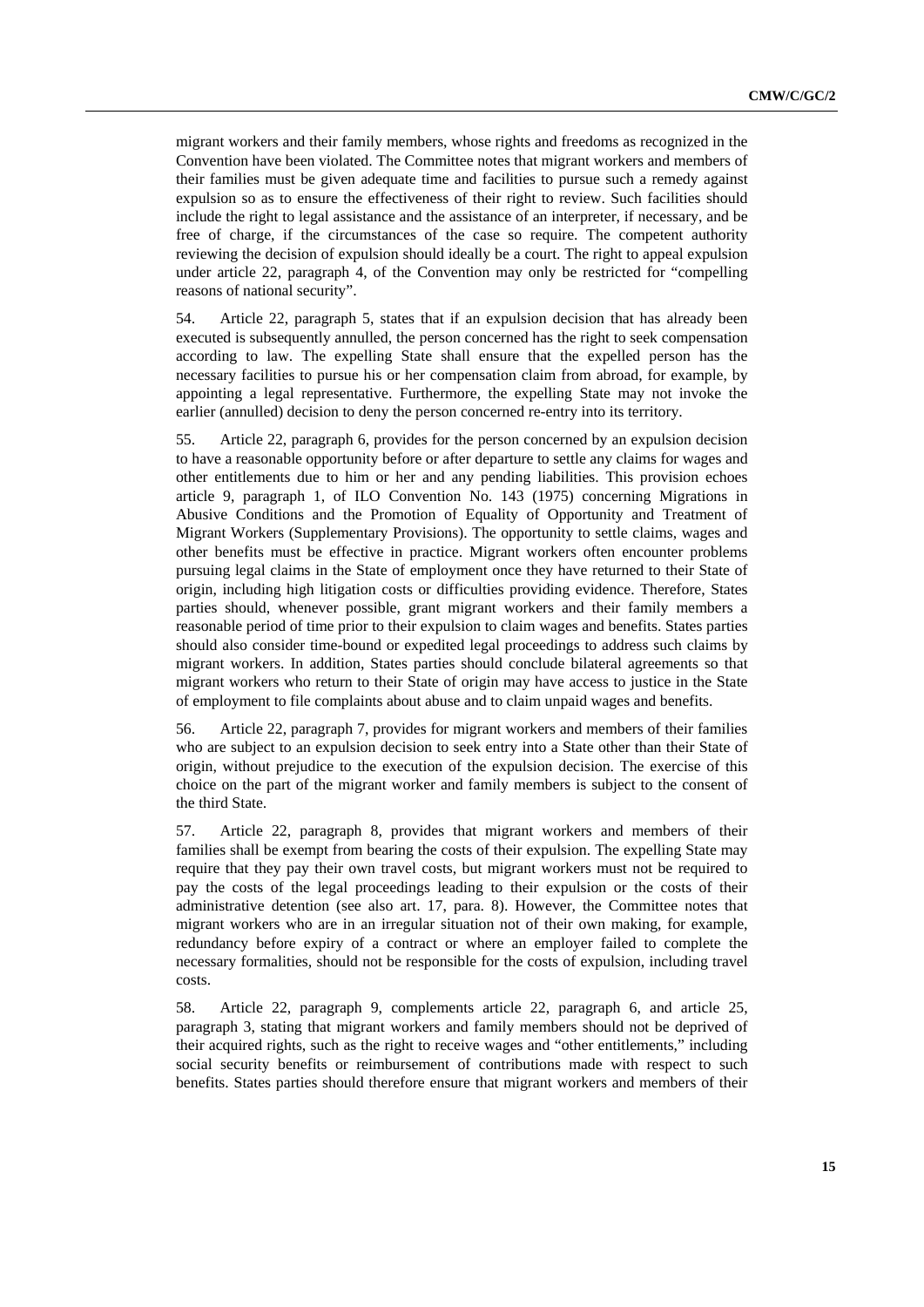families have access to information on the amount of their accrued social security benefits prior to their expulsion.

### *Consular protection*

59. Article 23 of the Convention provides for migrant workers and members of their families subject to an expulsion decision to be informed without delay of their right, and to have recourse to the protection and assistance of the consular or diplomatic authorities of their State of origin. It also requires the authorities of the expelling State to facilitate the exercise of this right. Accordingly, the expelling State shall inform the person concerned without delay of this right, that is, at the time of or shortly after notifying the person of the expulsion decision and preferably in a language he or she understands. It shall facilitate any communication between the person concerned and the consular or diplomatic authorities of the State of origin.

### **D. Protection of economic, social and cultural rights (Part III)**

## **1. Protection against labour exploitation**

#### *Protection against forced and compulsory labour and child labour*

60. Article 11 of the Convention requires States parties to take effective measures against all forms of forced or compulsory labour by migrant workers.<sup>[17](#page-15-0)</sup> This includes debt bondage, passport retention, and illegal confinement, for example. Article 21 obliges States parties to ensure that employers and recruiters do not confiscate or destroy travel or identity documents belonging to migrant workers.<sup>[18](#page-15-1)</sup> States parties should provide training to law enforcement officers, and ensure that occupations dominated by migrant workers, especially women migrant workers, such as domestic work<sup>[19](#page-15-2)</sup> and some forms of entertainment, are protected by labour laws and subject to inspections.<sup>[20](#page-15-3)</sup>

61. Article 25, paragraph 1 (b), of the Convention provides that laws and regulations on the minimum age of employment shall equally apply to migrant children. The minimum age shall not be less than 15 years, in accordance with article 2 of ILO Convention No. 138 (1973) concerning Minimum Age for Admission to Employment. Furthermore, in accordance with article 11 of the Convention, States parties are obliged to ensure that child migrant workers shall be protected from any form of slavery, prostitution or work that would jeopardize their education, safety, morals and health, such as long hours of work.<sup>21</sup> States parties must protect child migrant workers from violence and ensure their rights to education, leisure and occupational health.

## *Equal treatment*

62. Article 25, paragraph 1, provides for migrant workers, irrespective of their status, to enjoy equal treatment to that of nationals in respect of remuneration, other conditions of work and terms of employment.<sup>[22](#page-15-5)</sup> While States parties may refuse migrant workers who do not have work permits access to their labour markets, once an employment relationship has

<span id="page-15-0"></span><sup>&</sup>lt;sup>17</sup> ILO Convention No. 29 (see Note 8 above).

<span id="page-15-1"></span><sup>&</sup>lt;sup>18</sup> See Committee's general comment No. 1 (2011) on migrant domestic workers, para. 39.<br><sup>19</sup> ILO Convention No. 189 (2011) concerning Decent Work for Domestic Workers.

<span id="page-15-2"></span>

<sup>&</sup>lt;sup>20</sup> See Committee's general comment No. 1 (2011) on migrant domestic workers, para. 41.<br><sup>21</sup> ILO Convention No. 182 (see Note 8 above).

<span id="page-15-4"></span><span id="page-15-3"></span>

<span id="page-15-5"></span><sup>&</sup>lt;sup>22</sup> ILO Convention No. 111 (1958) concerning Discrimination (Employment and Occupation).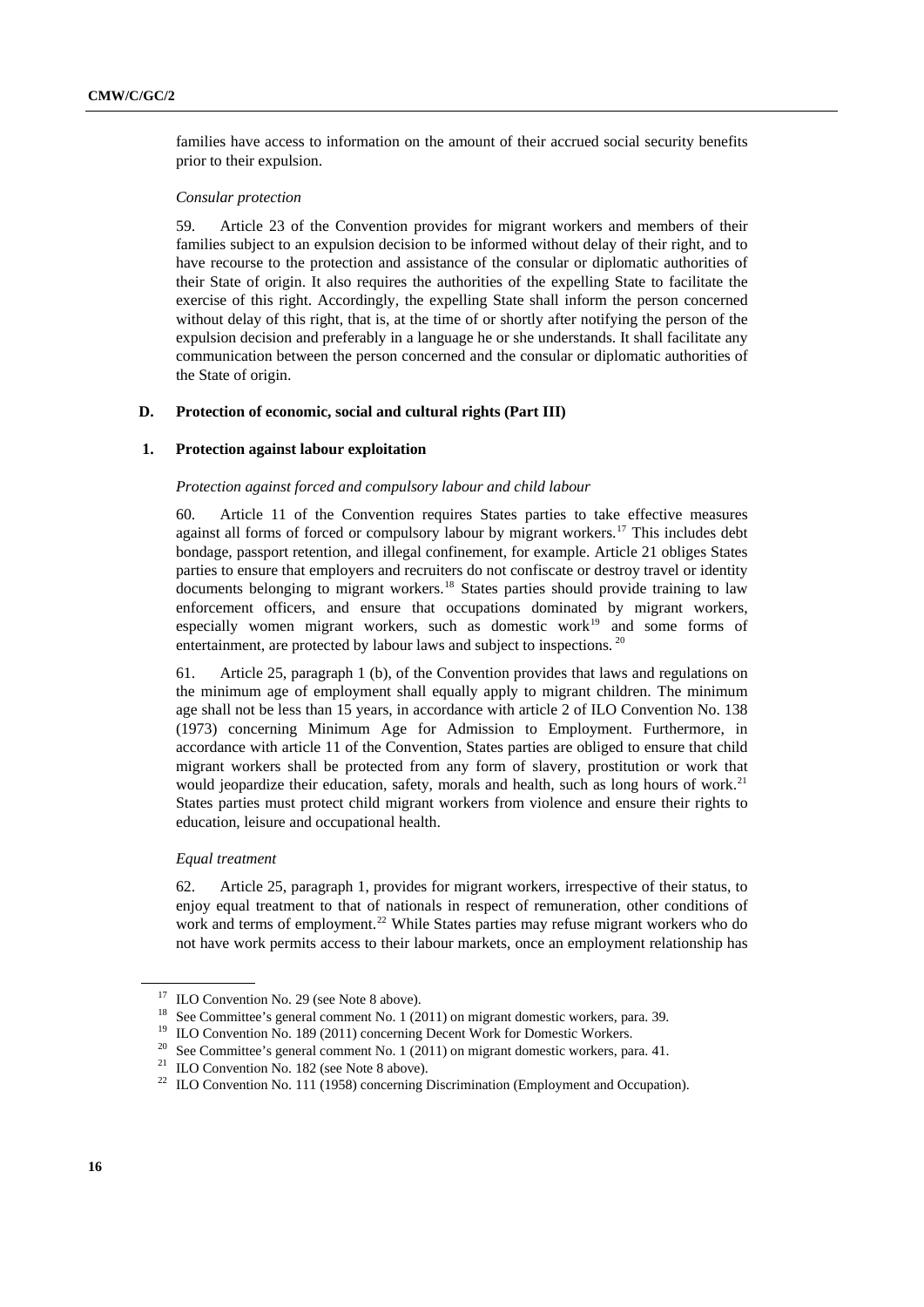been initiated and until it is terminated, all migrant workers, including those in an irregular situation, are entitled to equal conditions of work and terms of employment. The conditions of work and terms of employment listed in article 25, paragraph 1(a) and (b), are nonexhaustive examples. The equal treatment principle also covers any other matter that, according to national law and practice, is considered a working condition or term of employment, such as maternity protection.

63. States parties should require employers to explicitly state in contracts that are free, fair and fully consented to, the terms of employment for migrant workers, including those in an irregular situation, in a language they understand, outlining their specific duties, hours of work, remuneration, days of rest and other conditions of work.<sup>[23](#page-16-0)</sup> They should take effective measures against non-payment of wages, delay in payment until departure, transfer of wages into accounts that are inaccessible to migrant workers, or payment of lower wages to migrant workers, especially those in an irregular situation, than to nationals. States parties should also step up inspections of places where migrant workers are routinely employed and instruct labour inspectorates not to share data concerning the migration status of migrant workers with immigration authorities,  $24$  as their primary duty is to secure the enforcement of the legal provisions relating to conditions of work and the protection of workers while engaged in their work, in accordance with article 3, paragraph 1 (a), of ILO Convention No. 81 (1947) concerning Labour Inspection in Industry and Commerce.

### *Horizontal effect and enforcement of equal labour rights*

64. Article 25 provides for equality in treatment regarding remuneration and other conditions of work between nationals and migrants and also guarantees this right in private employment contracts, notwithstanding the status of the migrant worker. Article 25, paragraph 3, states that employers shall not be relieved of any legal or contractual obligations, nor shall their obligations be limited in any manner by reason of any irregularity in the stay or employment of migrant workers. States parties shall provide for appropriate sanctions for employers who derogate from the principle of equality of treatment in private employment contracts with migrant workers in an irregular situation, and ensure that those migrant workers have access to labour courts or other judicial remedies when their rights are violated and without fear of being deported (art. 83).<sup>[25](#page-16-2)</sup> To give effect to this provision, the Committee is of the view that States parties shall also put in place an effective monitoring system for workplaces, especially in industries known to be employing migrant workers in an irregular situation.

## *Right to join trade unions*

65. The right to organize and to engage in collective bargaining is essential for migrant workers to express their needs and defend their rights, in particular through trade unions.<sup>26</sup> Article 26 of the Convention sets out the right of all migrant workers to join trade unions and other associations protecting their interests. Article 26 does not provide for protection of the right to form trade unions. This provision, however, read together with other international human rights instruments, may create broader obligations for States parties to both instruments. For example, article 2 of ILO Convention No. 87 (1948) concerning Freedom of Association and Protection of the Rights to Organise, and article 22, paragraph 1, of the International Covenant on Civil and Political Rights, both apply to migrant

<span id="page-16-0"></span><sup>&</sup>lt;sup>23</sup> See Committee's general comment No. 1 (2011) on migrant domestic workers, paras. 38 and 40.<br><sup>24</sup> Ibid. paras. 41 and 49-50.

<span id="page-16-2"></span><span id="page-16-1"></span><sup>25</sup> Ibid., paras. 49-50.

<span id="page-16-3"></span> $26$  Ibid, para. 45.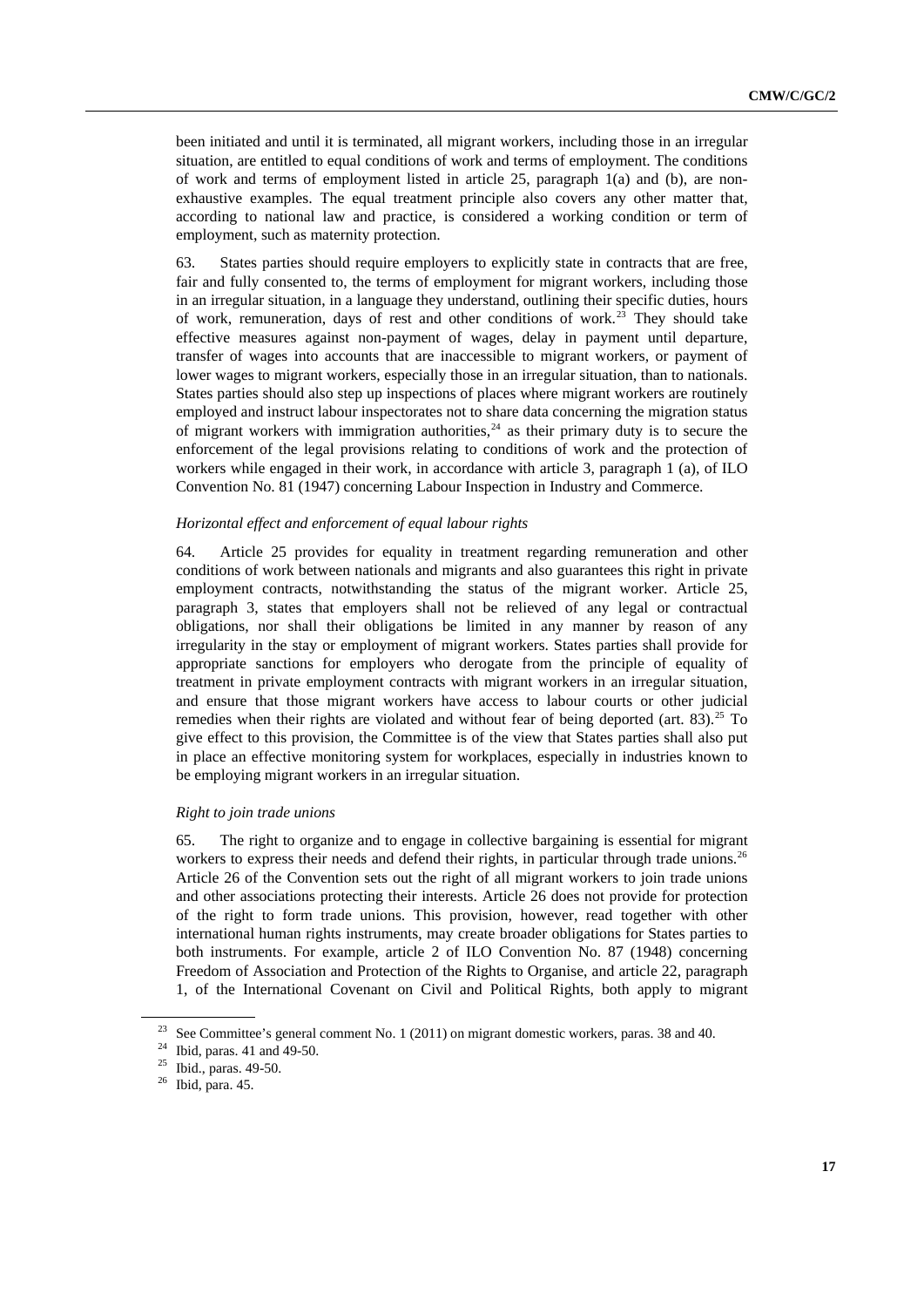workers in an irregular situation. Article 26 also protects their right to participate in meetings and activities, and to seek the assistance, of trade unions and any other associations established in accordance with law. States parties shall ensure these rights, including the right to collective bargaining, encourage self-organization among migrant workers, irrespective of their migration status, and provide them with information about relevant associations that can provide assistance.<sup>[27](#page-17-0)</sup>

66. With regard to article 26, paragraph 2, the Committee notes that similar limitations can be found in article 8, paragraph 1(a), of the International Covenant on Economic, Social and Cultural Rights and in article 22, paragraph 2, of the International Covenant on Civil and Political Rights. It refers to the jurisprudence of the relevant treaty bodies for the purposes of interpreting what constitute permissible restrictions under article 26, paragraph 2, of the Convention.

#### **2. Right to social security**

67. With respect to social security, article 27, paragraph 1, of the Convention provides that all migrant workers and members of their families shall have the right to the same treatment granted to nationals of the State of employment, insofar as they fulfil the requirements provided for by the applicable legislation of that State and the applicable bilateral and multilateral treaties. When a State party enacts legislation providing for the payment of a social benefit, whether conditional or not on the prior payment of contributions, and if the migrant worker concerned fulfils the requirements provided for in such legislation, it cannot arbitrarily exclude him or her from that benefit or limit his or her access to such benefit, as the prohibition of discrimination applies to the right to social security. Accordingly, any distinction based on nationality or migration status must be prescribed by law, pursue a legitimate aim under the Convention, be necessary in the specific circumstances, and be proportionate to the legitimate aim pursued.<sup>[28](#page-17-1)</sup> While States parties enjoy a certain margin of discretion in assessing whether and to what extent differences in otherwise similar situations justify different treatment, they must explain how such different treatment, based exclusively on nationality or migration status, is compatible with articles 7 and  $27.^{29}$ 

68. Article 27, paragraph 1, provides that migrant workers' right to social security is subject to the applicable bilateral and multilateral treaties and that the competent authorities of the State of origin and the State of employment can at any time establish the necessary arrangements to determine the modalities of the application of this benefit. As recommended in the ILO Multilateral Framework on Labour Migration, States parties should consider entering into bilateral, regional or multilateral agreements to provide social security coverage and benefits, as well as portability of social security entitlements, to migrant workers, including, as appropriate, to those in an irregular situation.[30](#page-17-3) However, article 27, paragraph 1, cannot be interpreted as depriving migrant workers of benefits to which they would otherwise be entitled under the applicable legislation of the State of employment, merely because that State has not signed a reciprocity agreement with their State of origin.<sup>[31](#page-17-4)</sup>

<span id="page-17-1"></span><span id="page-17-0"></span>

<sup>&</sup>lt;sup>27</sup> Ibid, paras. 46-47.<br><sup>28</sup> See note 19 above, *Koua Poirrez v. France*, Application No. 40892/98 (30 December 2003), para. 39.

<span id="page-17-3"></span><span id="page-17-2"></span><sup>&</sup>lt;sup>29</sup> Ibid., *Gaygusuz v. Austria*, Application No. 17371/90 (16 September 1996), para. 42.<br><sup>30</sup> ILO, "ILO Multilateral Framework on Labour Migration, Non-binding principles and guidelines for a rights-based approach to labour migration", (Geneva, 2006), guideline 9.9. 31 See note 19 above, *Koua Poirrez* v*. France*, para. 39.

<span id="page-17-4"></span>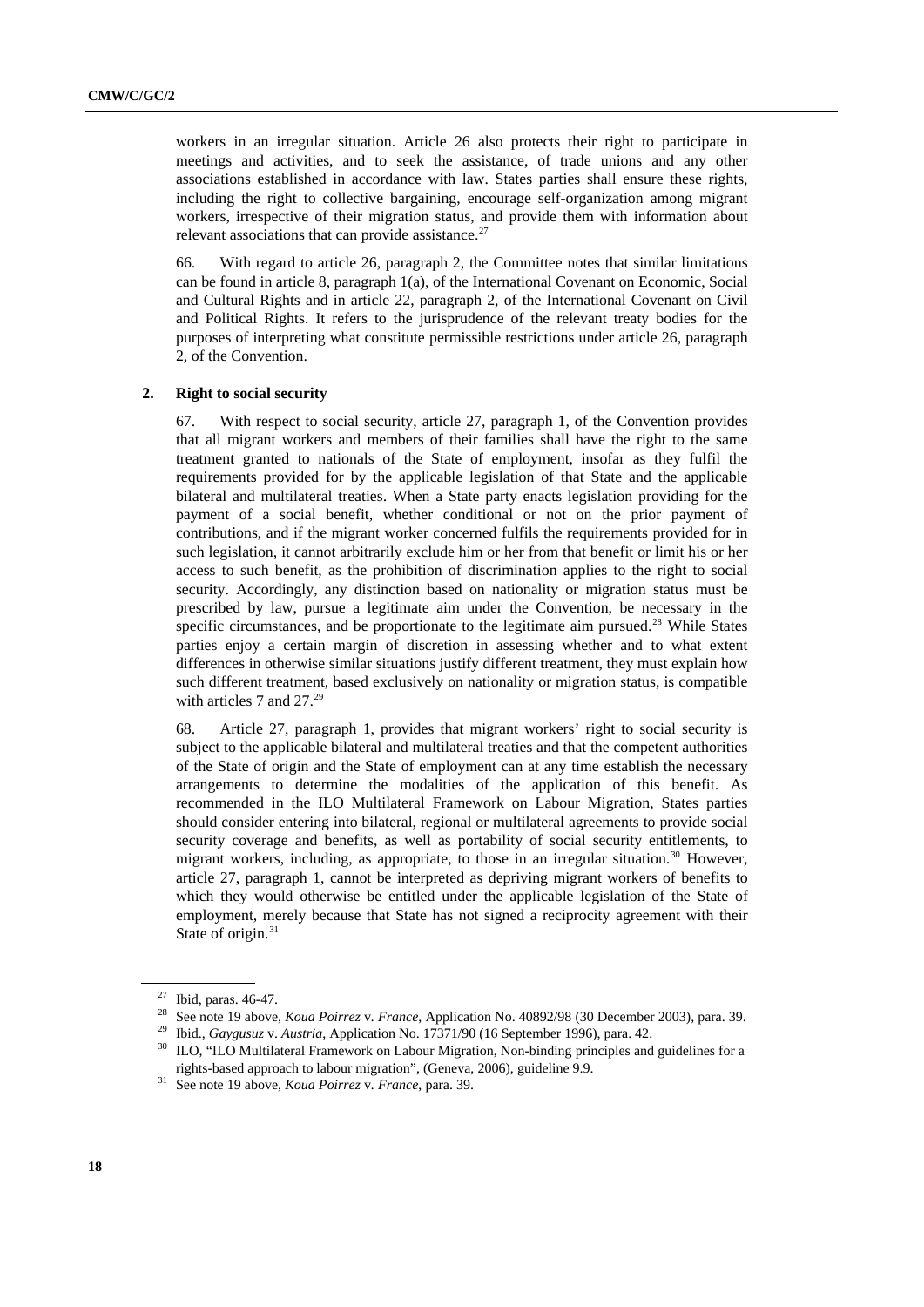69. Article 27, paragraph 2, states that where the applicable legislation does not allow migrant workers and members of their families a benefit, the State party concerned shall examine the possibility of reimbursing them the amount of contributions made by them with respect to that benefit on the basis of equality of treatment with nationals. In this respect, States parties shall provide objective reasons in each case in which the reimbursement of the said contributions is deemed impossible. A decision not to reimburse contributions made by a migrant worker or family member must not discriminate on the basis of his or her nationality or migration status. Furthermore, the Committee considers that a migrant worker's entitlement to social security benefits should not be affected by a change in workplace.

70. The reference to "contributions" in article 27, paragraph 2, does not imply that "social security," under article 27, paragraph 1, refers only to contributory social security schemes. Such a narrow reading would be contrary to article 9 of the International Covenant on Economic, Social and Cultural Rights, which recognizes "social security" as "including social insurance." Recalling that article 9 of the Covenant applies to all migrant workers, regardless of their legal status and documentation, the Committee considers that "social security" in article 27 of the Convention also covers existing non-contributory social benefits, and that migrant workers in an irregular situation shall have access to such benefits on a non-discriminatory basis, to the extent that the applicable legislation of the State party concerned provides for such an entitlement.

71. The Committee considers that in cases of extreme poverty and vulnerability, States parties should provide emergency social assistance to migrant workers in an irregular situation and members of their families, including emergency services for persons with disabilities, for as long as they might require it. It recalls that even if many migrant workers in an irregular situation do not participate in contributory schemes, they contribute to financing social protection schemes and programmes by paying indirect taxes.<sup>[32](#page-18-0)</sup>

### **3. Right to urgent medical care**

72. Article 28 of the Convention provides for migrant workers and members of their families to have the right to receive any medical care that is urgently required for the preservation of their life or the avoidance of irreparable harm to their health on the basis of equality of treatment with nationals. Article 28, however, read together with other international human rights instruments, may create broader obligations for States parties to both instruments. Article 12 of the International Covenant on Economic, Social and Cultural Rights provides for the right to the highest attainable standard of health for all persons. States parties are therefore obliged to ensure that all persons, irrespective of their migration status, have effective access to at least a minimum level of health care on a nondiscriminatory basis. The Committee on Economic, Social and Cultural Rights considers this to encompass primary health care, as well as preventive, curative and palliative health services. The Committee on the Rights of the Child holds that every migrant child is entitled to the same health care as nationals under article 24 of the Convention on the Rights of the Child. To that effect, States parties shall ensure, inter alia, that all migrant workers and members of their families have access to essential medicines and that migrant children are provided with immunization against the major infectious diseases. They shall ensure that migrant women have access to appropriate prenatal and postnatal health care, safe reproductive health services, and to emergency obstetric care.

<span id="page-18-0"></span><sup>32</sup> See report of the United Nations High Commissioner for Human Rights to the Economic and Social Council (E/2010/89), para. 46.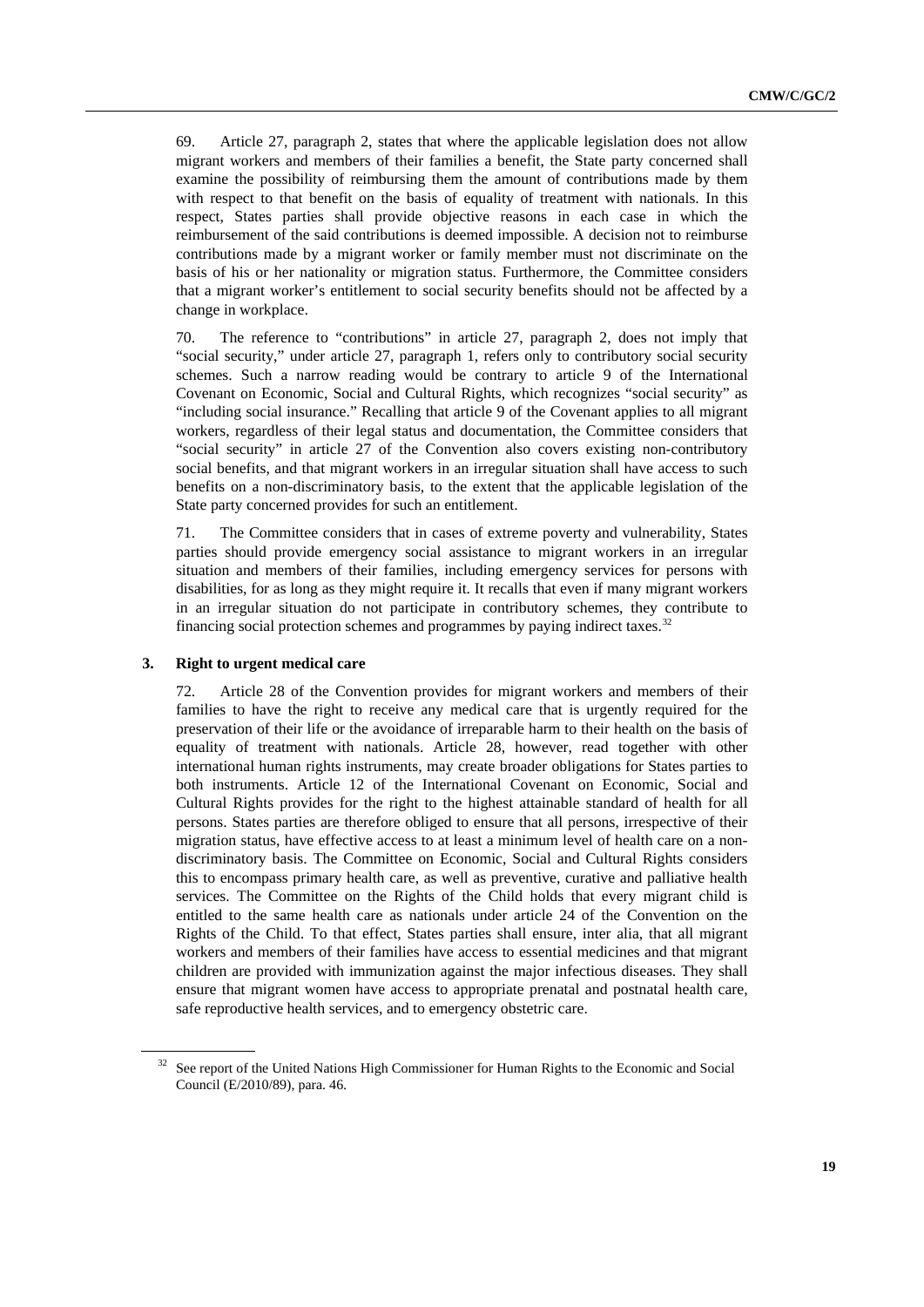73. The Committee considers that access to urgent medical care must be ensured to all migrant workers on the basis of equality of treatment with nationals and thus on a nondiscriminatory basis. Although medical care need not necessarily be free of charge, equality of treatment requires that the same rules for payment of fees or exemption from payment apply to migrant workers and members of their families as to nationals. States parties should prohibit the charging of excessive fees from migrant workers in an irregular situation or requiring immediate payment or proof of payment before the service is delivered. Urgent medical care should never be withheld due to the inability to pay. States parties should also ensure that migrant workers and members of their families are provided with information on the medical care provided and information about their health rights. States parties should also ensure that doctors and health professionals are provided with culturally sensitive training regarding health care for migrant workers and members of their families.

74. Article 28 prohibits the refusal of such medical care to migrant workers because of an irregularity with regard to their stay and employment. States parties should not use health care as an instrument of immigration control, which would effectively prevent migrant workers in an irregular situation from contacting public health care providers out of fear of deportation. Toward this end, States parties shall not require public health institutions to report or otherwise share data on the migration status of a patient to immigration authorities, and health care providers should also not be required to do so.<sup>[33](#page-19-0)</sup> Moreover, States parties shall not conduct immigration enforcement operations on or near facilities providing medical care, as this would limit migrant workers and members of their families from accessing such care.

#### **4. Right to education**

75. Article 30 of the Convention protects the "basic right of access to education" of all children of migrant workers "on the basis of equality of treatment with nationals of the State concerned." Article 30 also provides that access to public preschool educational institutions or schools shall be without prejudice to the migration status of the child concerned or parents of the child. The Committee, in accordance with article 13 of the International Covenant on Economic, Social and Cultural Rights, is of the view that States parties must provide free and compulsory primary education for all, including children of migrant workers, regardless of their migration status. As such, States parties have an obligation to eliminate all direct costs of schooling, such as school fees, as well as alleviate the adverse impact of indirect costs, such as expenses for school materials and uniforms. Access to secondary education by children of migrant workers must be ensured on the basis of equality of treatment with nationals. Accordingly, whenever children who are nationals have access to free secondary education, States parties must ensure equal access by children of migrant workers, irrespective of their migration status. Similarly, when States parties provide different forms of secondary education, including vocational education, they should also make them accessible to children of migrant workers. The same principle applies to free preschool education or to scholarship schemes. Therefore, whenever children who are nationals have access to free preschool education or scholarships, States parties must ensure equal access by children of migrant workers, irrespective of their migration status.

76. The Committee notes that migrant children may suffer from multiple forms of discrimination due to race, ethnicity, gender, and disability, for example. The principle of equality of treatment requires States parties to eliminate any discrimination against migrant

<span id="page-19-0"></span> $33$  See note 12 above, para. 43.